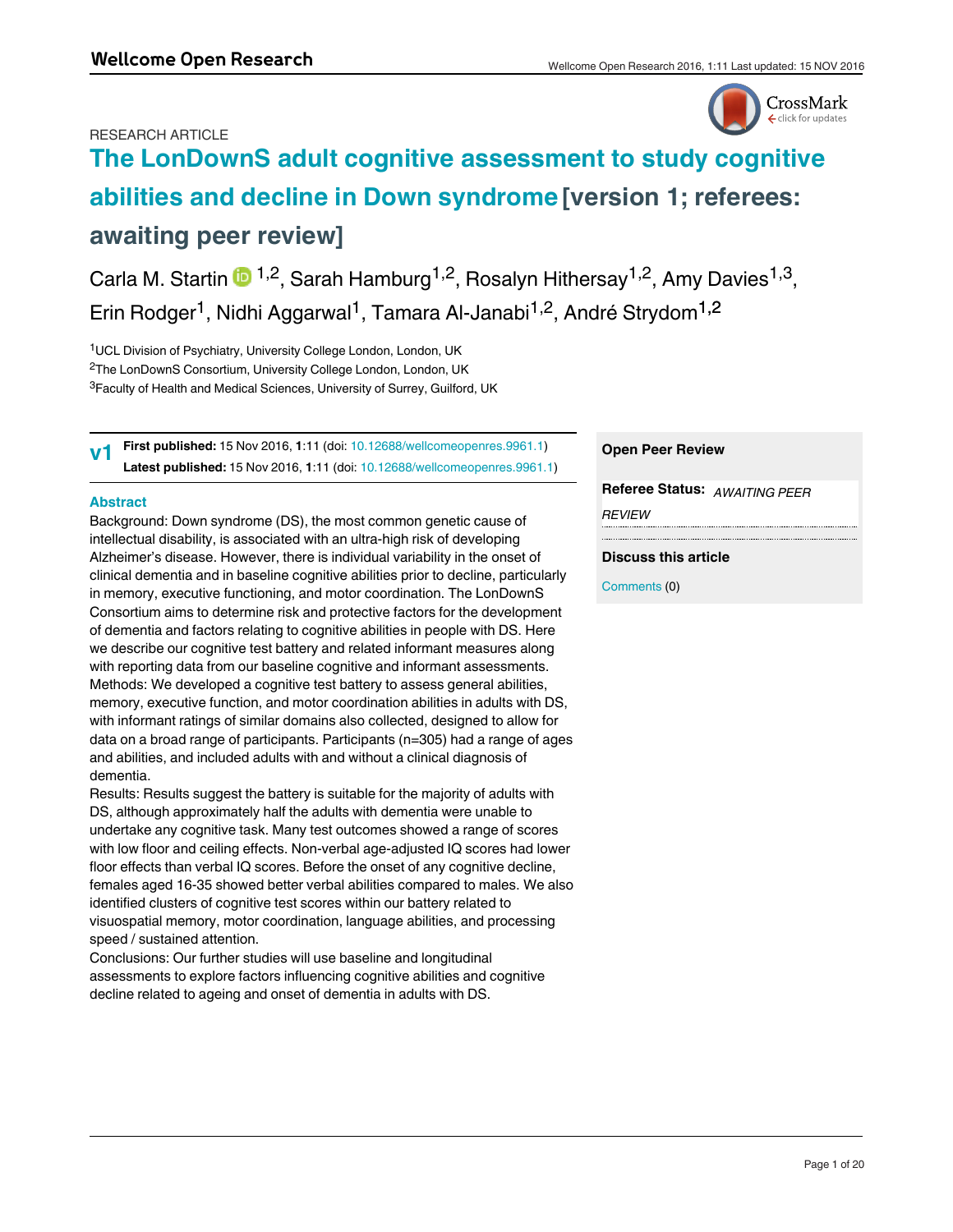**Corresponding author:** Carla M. Startin (carla.startin.09@ucl.ac.uk)

**How to cite this article:** Startin CM, Hamburg S, Hithersay R *et al.* **The LonDownS adult cognitive assessment to study cognitive abilities and decline in Down syndrome [version 1; referees: awaiting peer review]** Wellcome Open Research 2016, **1**:11 (doi: [10.12688/wellcomeopenres.9961.1\)](http://dx.doi.org/10.12688/wellcomeopenres.9961.1)

**Copyright:** © 2016 Startin CM *et al*. This is an open access article distributed under the terms of the [Creative Commons Attribution Licence,](http://creativecommons.org/licenses/by/4.0/) which permits unrestricted use, distribution, and reproduction in any medium, provided the original work is properly cited.

**Grant information:** This work was funded by a Wellcome Trust Strategic Award (grant number: 098330/Z/12/Z) conferred upon The London Down Syndrome (LonDownS) Consortium. Our work is further supported by the Baily Thomas Charitable Fund.

*The funders had no role in study design, data collection and analysis, decision to publish, or preparation of the manuscript.*

**Competing interests:** AS has acted as an investigator for clinical trials sponsored by Roche Pharmaceuticals and consulted for Ono pharmaceuticals. He has been an adviser to the UK Down Syndrome Association and is an advisory board member of the LuMind Foundation (USA). No other authors have any competing interests to declare.

**First published:** 15 Nov 2016, **1**:11 (doi: [10.12688/wellcomeopenres.9961.1\)](http://dx.doi.org/10.12688/wellcomeopenres.9961.1)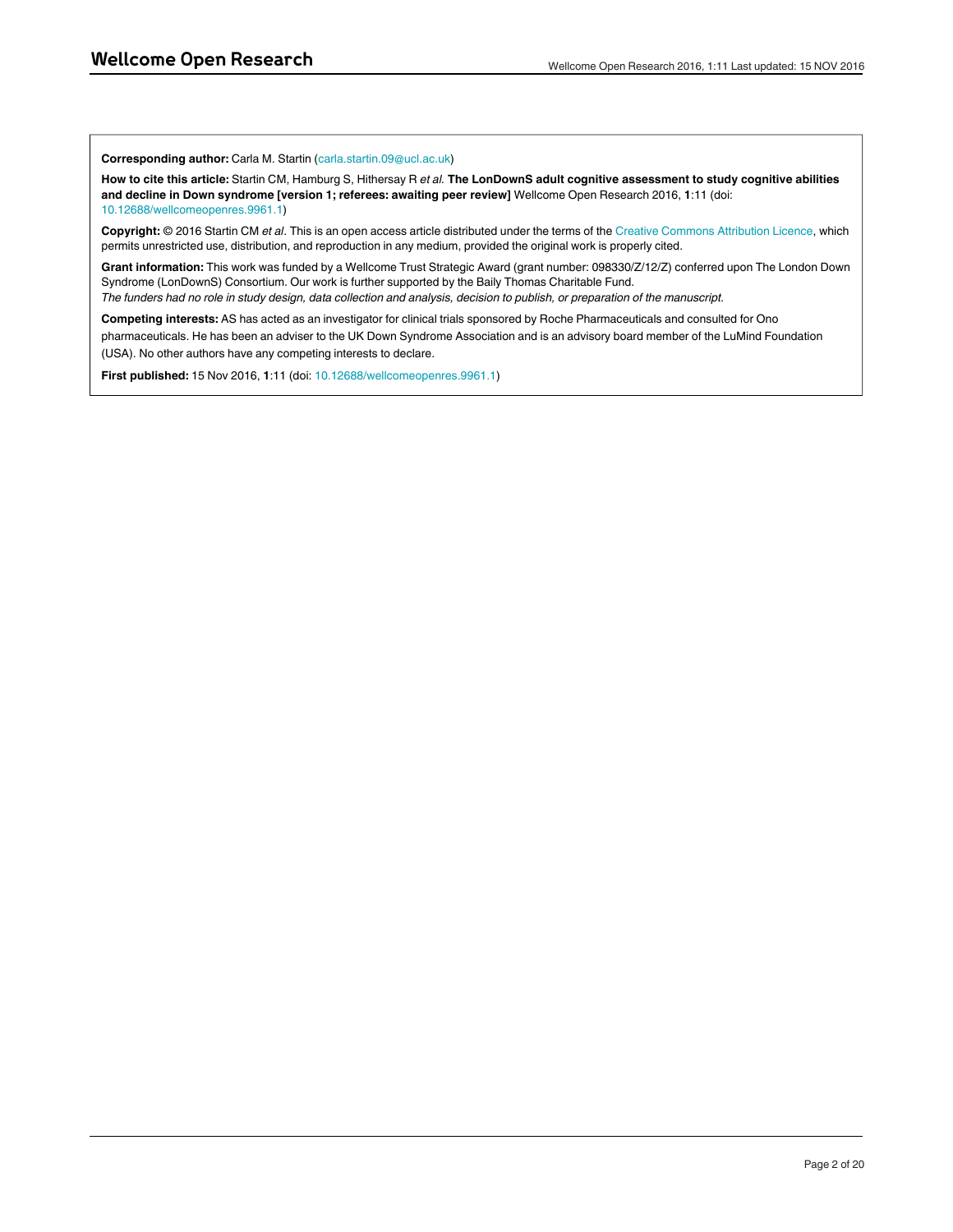# **Introduction**

Down syndrome (DS) is the most common genetic cause of intellectual disability (ID) and is caused by the presence of an additional chromosome 21. DS has a UK incidence of approximately 1 in 1000 live births ([Wu & Morris, 2013\)](#page-19-0). The life expectancy for individuals with DS has risen dramatically over the previous 50 years; a recent study estimated current life expectancy to be almost 60 ([Englund](#page-18-0) *et al.*, 2013). With this increase in life expectancy it has become apparent DS is associated with an ultrahigh risk of developing Alzheimer's disease (AD) compared to typically developing individuals ([Wiseman](#page-19-0) *et al.*, 2015). A recent study estimated lifetime risk for dementia based on cumulative incidence may be as high as 95.7% by age 68, with an age-related increase from 26.1% at age 50 [\(McCarron](#page-19-0) *et al.*, 2014).

This increased risk of dementia is thought to be largely due to the overexpression of genes on chromosome 21. Of particular interest is the amyloid precursor protein (*APP*) gene, mutations in which have been associated with early onset AD in the typically developing population. Deposits of amyloid, a characteristic feature of AD and encoded by the *APP* gene, are reported to be present in the brains of almost all adults with DS with full trisomy 21 over the age of 30 [\(Mann, 1988](#page-19-0); [Wisniewski](#page-19-0) *et al.*, 1985). Despite this, there is considerable variability in the clinical presentation and age of onset of dementia in DS; some adults receive a dementia diagnosis before age 40 while others do not show signs of dementia until they reach their 60s, with a mean age of diagnosis of 55 ([Coppus](#page-18-0) *et al.*, 2006; [Holland](#page-18-0) *et al.*, 1998; [Margallo-Lana](#page-19-0) *et al.*, 2007; [McCarron](#page-19-0) *et al.*, [2014;](#page-19-0) [Tyrrell](#page-19-0) *et al.*, 2001). This wide variability suggests there are a number of risk factors for the development of clinical dementia in addition to *APP* overexpression, as well as protective factors against its development.

Dementia in DS develops on a background of an altered cognitive profile. Later developing brain networks, including the prefrontal cortex (PFC), hippocampus, and cerebellum, have been suggested to be most affected in DS ([Edgin, 2013\)](#page-18-0). Structural MRI studies have reported smaller brain volumes in these regions in DS before the onset of AD [\(Aylward](#page-18-0) *et al.*, 1999; [Beacher](#page-18-0) *et al.*, 2010; [Carducci](#page-18-0) *et al.*, 2013; Pinter *et al.*[, 2001a;](#page-19-0) Pinter *et al.*[, 2001b](#page-19-0); Teipel *et al.*[, 2003](#page-19-0)), and delayed hippocampal myelination has been demonstrated ([Ábráham](#page-18-0) *et al.*, 2012). In addition, altered frontal functional connectivity [\(Anderson](#page-18-0) *et al.*, 2013; [Pujol](#page-19-0) *et al.*, [2015\)](#page-19-0) and white matter integrity ([Powell](#page-19-0) *et al.*, 2014) have been reported in DS. Those with dementia show further reduction in hippocampal volumes ([Aylward](#page-18-0) *et al.*, 1999; [Beacher](#page-18-0) *et al.*, 2009) and decreased frontal white matter integrity [\(Powell](#page-19-0) *et al.*, 2014) compared to those without dementia.

Altered development of the PFC, hippocampus and cerebellum in DS is supported by studies reporting related cognitive impairments, specifically in executive function, memory and motor coordination respectively. Individuals with DS show impaired executive functioning abilities compared to both mental age (MA) matched typically developing controls and individuals with non-DS ID ([Lanfranchi](#page-18-0) *et al.*, 2010; Rowe *et al.*[, 2006](#page-19-0)), although one aspect of executive functioning, working memory, has been reported not

to be affected in DS compared to MA controls [\(Pennington](#page-19-0) *et al.*, [2003\)](#page-19-0). Both verbal and visuospatial memory have been reported to be impaired in DS compared to MA controls ([Pennington](#page-19-0) *et al.*, [2003\)](#page-19-0), in particular as memory load increases ([Visu-Petra](#page-19-0) *et al.*, [2007\)](#page-19-0). It has further been suggested individuals with DS show relatively poorer verbal compared to visuospatial memory ([Baddeley](#page-18-0)  [& Jarrold, 2007](#page-18-0); [Jarrold](#page-18-0) *et al.*, 2002; [Lanfranchi](#page-18-0) *et al.*, 2012), and visual object memory is more impaired than visual spatial memory [\(Vicari](#page-19-0) *et al.*, 2005). Finally, individuals with DS have been reported to show slower motor responses compared to MA controls (Edgin *et al.*[, 2010;](#page-18-0) [Frith & Frith, 1974](#page-18-0)). Although these general profiles of cognitive abilities are found for individuals with DS at the group level, there is a large variability both across and within individuals in cognitive profiles.

This cognitive profile in DS has been proposed to affect the presentation of dementia symptoms. Decline in frontal function ([Holland](#page-18-0) *et al.*, 1998; [Holland](#page-18-0) *et al.*, 2000), characterised by executive function impairments [\(Adams & Oliver, 2010;](#page-18-0) [Ball](#page-18-0) *et al.*[, 2008](#page-18-0)) and behavioural and personality changes (Ball *[et al.](#page-18-0)*, [2006;](#page-18-0) [Dekker](#page-18-0) *et al.*, 2015), has been implicated as an early dementia-related change in DS. Memory impairments, usually associated with AD in the general population, are also found in adults with DS and dementia (Ball *et al.*[, 2006](#page-18-0); [Kittler](#page-18-0) *et al.*, 2006), with changes in praxis occurring later ([Dalton](#page-18-0) *et al.*, 1999).

### Concept and aims

The London Down Syndrome Consortium (LonDownS) aims to identify risk and protective factors for the development of the clinical signs of dementia in DS. This will inform understanding of the development of AD and identify potential mechanisms as well as predictive phenotypes. We also aim to establish the pre-dementia cognitive profile of adults with DS, allowing us to identify factors relating to cognitive abilities. This will help to inform interventions to influence developmental trajectories across the lifespan.

Our study therefore requires detailed cognitive assessments that allow for data on the broadest range of participants possible in terms of age and abilities, with minimal floor and ceiling effects. We also took into account the typical cognitive difficulties in this population, such as expressive language impairment, as well as co-morbidities such as hearing and vision problems. We therefore compiled a cognitive assessment battery requiring minimal verbal responses and using informant ratings of similar domains.

Here, we describe the LonDownS cognitive test battery for adults with DS, and provide data on baseline cognitive and related informant assessments.

# **Methods**

# **Participants**

*Cohort 1: adults aged 36 years and over.* We have recruited and completed baseline assessments for 181 adults aged 36 years and over, with (n=51) and without (n=130) a clinical diagnosis of dementia, with longitudinal assessments planned to assess cognitive decline. Longitudinal assessments are essential to assess cognitive decline in individuals with DS due to the presence of an ID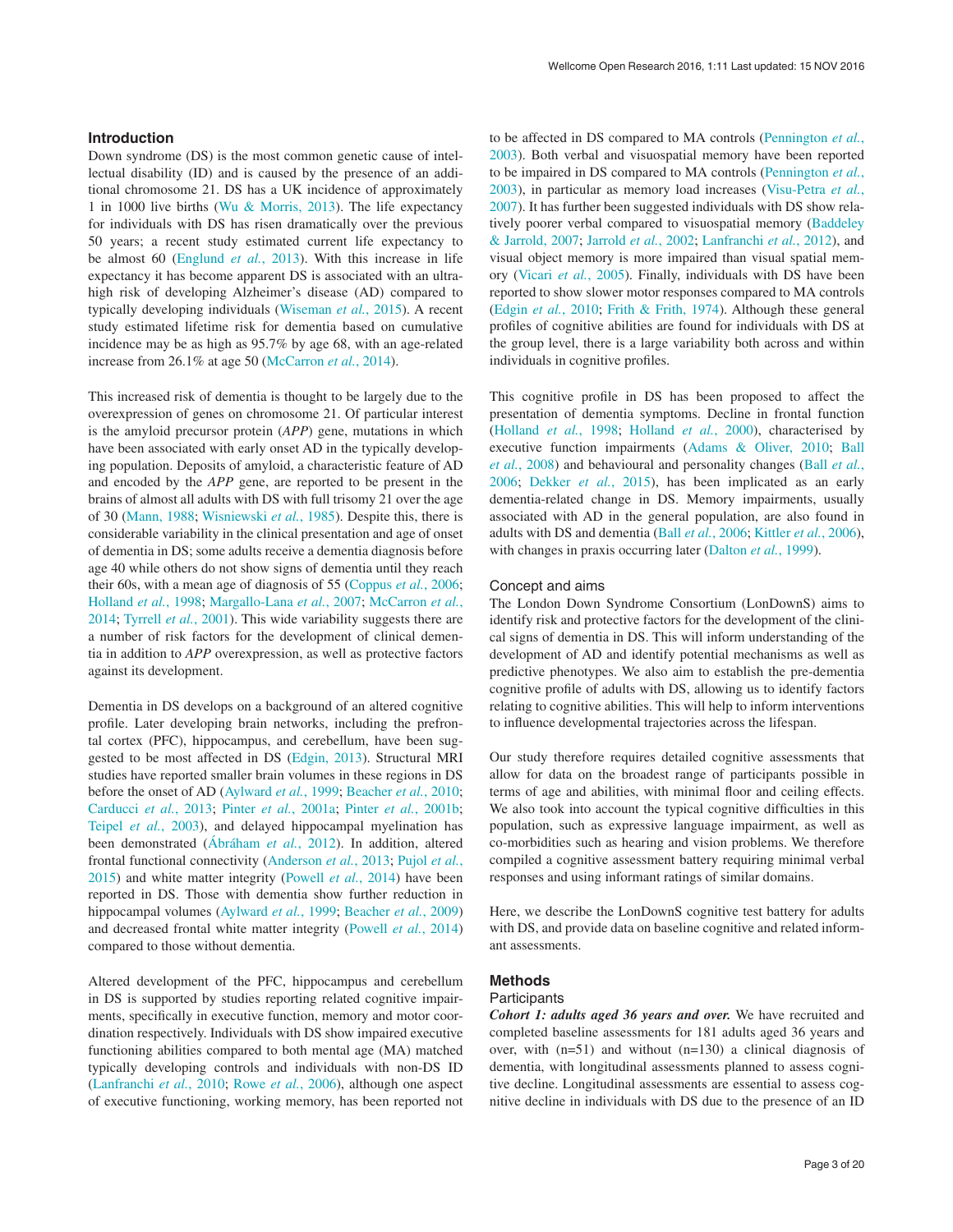potentially confounding test results. Two additional adults were assessed then excluded from analyses after genetic testing revealed no additional chromosome 21, mosaicism or translocation. One further adult withdrew after starting the initial assessment.

*Cohort 2: adults aged 16–35 years.* We have recruited and assessed 124 adults aged 16–35 years. These adults have initially been assessed once, to explore cross-sectional cognitive profiles of individuals with DS before the onset of dementia.

*Recruitment.* Participants were recruited across England and Wales (focusing on the Greater London area and South East England) via local care homes, DS support groups and existing participant databases. We also established a network of National Health Service (NHS) Trust sites to identify and approach potential participants. Participants were given a gift voucher as compensation for their time, and we reimbursed all travel expenses.

*Inclusion and exclusion criteria.* All participants were required to have a clinical diagnosis of DS. This was confirmed genetically using saliva or blood samples. We excluded participants with an acute physical or mental health condition, although when such participants recovered they were eligible for the study.

*Ethical approval and consent.* Ethical approval was obtained for the LonDownS study from the North West Wales Research Ethics Committee (13/WA/0194). Participants with and without the capacity to consent were able to participate. Where individuals had capacity to consent we obtained written informed consent. Where individuals did not have capacity to consent a consultee was appointed and asked to sign a form to indicate their decision regarding the individual's inclusion based on their knowledge of the individual and his/her wishes, in accordance with the UK Mental Capacity Act 2005.

# Assessment battery

Our battery was based on several established and novel assessments relevant to the cognitive profile and development of dementia in DS, including the Arizona Cognitive Test Battery (ACTB) ([Edgin](#page-18-0) *et al.*, 2010) which includes several computer tasks from the Cambridge Neuropsychological Test Automated Battery (CANTAB) ([CANTAB®, 2016](#page-18-0)). The ACTB was developed to assess a range of skills relevant to those brain areas most affected in DS, to have variable scores with low floor effects that are suitable for a range of ages and contexts, to be suitable for a non-verbal population, and to show good test-retest reliability. This battery was validated using individuals with DS aged 7–38. However, our previous pilot work showed some components of the ACTB had significant floor effects in older adults aged 45+ with DS, and some tests forming part of the battery were not able to distinguish between those with and without dementia (Sinai *et al.*[, 2016](#page-19-0)).

We therefore made several modifications to the ACTB. We excluded some tests for older adults (Cohort 1) based on our pilot results, specifically the virtual generated arena, cats and frogs, and finger sequencing. We added comparable table-top tests as our previous studies have supported their use in people with DS and found lower floor effects compared to computer tasks (Sinai *et al.*[, 2016\)](#page-19-0). We

also added informant-rated tools to cover similar cognitive domains as the neuropsychological test battery, allowing us to collect data on those unable to engage in cognitive testing.

A summary table of assessments can be found in the [Supplementary material S1.](#page-17-0)

*Test administration.* To avoid excessive burden to participants who were unable to engage in formal assessment and follow simple instructions (e.g. those with more severe dementia) the battery was only administered to those who were able to understand, meet thresholds for, and respond to the Kay vision test ([Kay, 1983](#page-18-0)), the Whisper hearing test [\(Prescott](#page-19-0) *et al.*, 1999) and the first question of the KBIT-2 ([Kaufman & Kaufman, 2004](#page-18-0)). Adults who did not meet these thresholds did not complete any further tests in the battery, though their carers completed all informant questionnaires. In addition, we used the motor screening task (MOT) from the CANTAB ([CANTAB®, 2016\)](#page-18-0) to familiarise participants with using the touchscreen. For this participants were required to press a cross on the screen at different locations for 10 trials.

Task order was counter-balanced across participants (see [Supplementary material S2](#page-17-0)). We used a fixed order, but took a pragmatic approach that allowed flexibility where necessary. The assessment was completed in one session where possible, approximately 3 hours in duration, with a 10 minute break in the middle and additional breaks as necessary. Assessments took place where convenient for participants, usually in their homes, and occasionally using our testing rooms. Notes about the participant's attention, co-operation, affect, and anxiety were made where appropriate throughout the assessment, including reasons for noncompletion of tasks.

# Vision and hearing assessment

*Kay vision test.* Participants' visual acuity, wearing correction if appropriate, was tested using the Kay vision test ([Kay, 1983](#page-18-0)). Participants were asked to identify increasingly small pictures from 3m away, verbally or by pointing to the screening card, and the smallest size the participant could see was recorded. A threshold of 3/19 was used to identify those with significant vision problems that would invalidate cognitive test results. Only participants who met this threshold were administered further cognitive tasks.

*Whisper hearing test.* Participants' hearing abilities, using correction if appropriate, were tested using the Whisper test ([Prescott](#page-19-0) *et al.*[, 1999](#page-19-0)), adapted for individuals with ID. The researcher stood behind the participant, 50cm from the midpoint between the ears on the top of the head, and whispered the name of one of eight objects (toothbrush, popcorn, ice cream, snowman, reindeer, hotdog, football, seesaw) displayed on the participant's test card. Words were simple spondee words, i.e. contained two syllables with equal stress on each. The participant was asked to repeat the word or point to the correct picture. If the participant was unable to hear a whispered word a conversational, then loud voice, was used. The quietest level heard was recorded. Only participants who were able to hear and respond correctly to at least a loud voice were administered further cognitive tasks.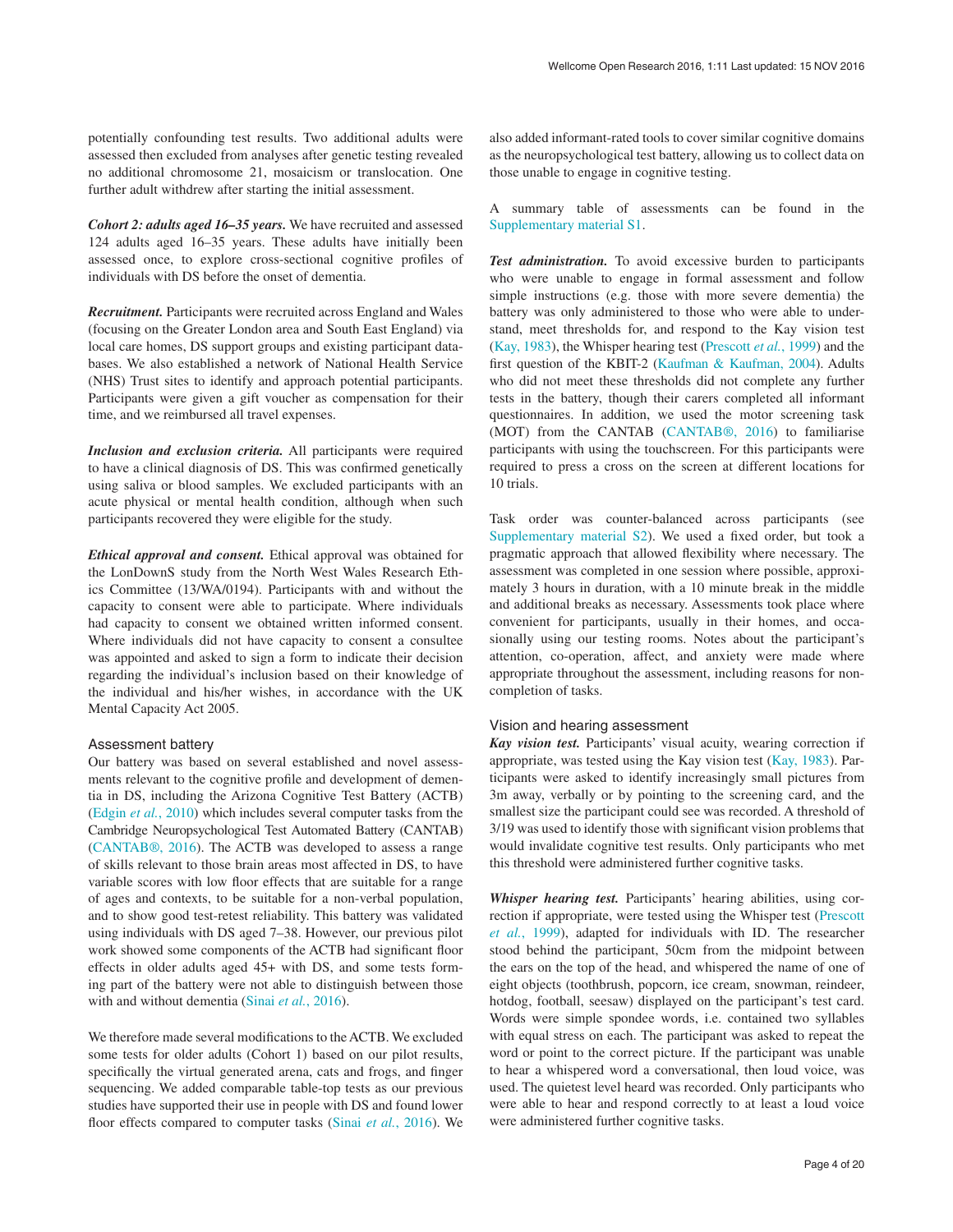# Test of general abilities

*KBIT-2.* We assessed general cognitive abilities using the Kaufman Brief Intelligence Test 2 (KBIT-2) ([Kaufman & Kaufman, 2004](#page-18-0)). The KBIT-2 consists of three subtests, two of which assess verbal IQ (verbal knowledge and riddles) and one assessing non-verbal IQ (matrices). Each subtest was started at item 1, and stopped after 4 consecutive incorrect answers. The KBIT-2 provides raw scores or age-dependent IQ scores. As we expected significant floor effects for IQ scores (i.e. an IQ of 40), we used raw scores as the main measure of general ability.

# Tests of memory

*CANTAB – PAL.* The paired associates learning (PAL) task is a measure of visuospatial short-term memory from the CANTAB ([CANTAB®, 2016\)](#page-18-0). Participants were required to remember locations of an increasing number of patterns in progressive stages, hidden behind boxes on the screen. If a particular stage was not completed in a maximum of 10 attempts the test terminated. The main outcome from this test was the first trial memory score: the number of pattern locations correctly remembered on the first trial for each stage attempted. The secondary outcome was the number of stages completed.

*CAMCOG – delayed incidental memory, verbal fluency and orientation.* The Cambridge Cognitive Examination (CAMCOG) is a series of neuropsychological tests from the Cambridge Mental Disorders of the Elderly Examination (CAMDEX), used to assess cognitive impairments associated with dementia (Roth *et al.*[, 1986](#page-19-0)), and adapted to assess cognitive abilities in people with DS [\(Hon](#page-18-0)  *et al.*[, 1999](#page-18-0)). The three tests used in our battery assess short-term memory (delayed incidental memory), frontal function (semantic verbal fluency) and participants' knowledge of when it is (i.e. the day, month and year) and where they are (orientation).

Firstly, participants were administered the picture naming task, in which they were shown 6 pictures of objects and asked to name them. There were then two distractor tasks before incidental memory was tested: the verbal fluency task (see under tests of executive function) and the orientation task, in which participants were asked their full name, the day of the week, the month, the year, where they are, and the nearest city/town. For the orientation task the outcome is calculated from the number of questions answered correctly, with fewer points given if a clue was required. Finally, the delayed incidental memory task required participants to freely recall the pictures they saw earlier, then recognise them from 3 options. The outcomes for the incidental memory task were the number of objects correctly recalled and recognised.

*Delayed object memory.* This test is a measure of short-term memory, based on the Fuld object memory test ([Fuld, 1980](#page-18-0)). We adapted this task to use 7 objects (toothbrush, comb, spoon, pencil, watch, coin and key) rather than 10 to reduce the memory load for participants. We also added a delayed memory trial (5 minute delay) in addition to two immediate memory trials to assess delayed as well as immediate memory. At the start of each trial participants named all seven objects and were instructed to remember them; any objects not correctly identified were named by

the examiner. Participants' memory was tested during two immediate recall trials followed by one 5-minute delayed recall trial. Immediately following each recall trial any objects not remembered were shown to the participant. During the delay wherever possible we collected physical measurements (height, weight, abdominal/ head/neck circumference, gait, blood pressure, and pulse) from the participant. The outcome measures were the total number of objects correctly remembered in the two immediate memory trials combined and in the delayed memory trial.

*NAID – memory for sentences.* This test of verbal memory is taken from the Neuropsychological Assessment of Dementia in Adults with Intellectual Disabilities (NAID) (Oliver *et al.*[, 1998\)](#page-19-0). At baseline this test was administered to Cohort 2 only. Participants were asked to repeat 6 sentences after the researcher. The outcome measure was the number of words correctly remembered.

*ACTB – virtual generated arena.* The virtual generated arena is a measure of visuospatial short-term memory, taken from the ACTB [\(Edgin](#page-18-0) *et al.*, 2010). This task was adapted from the C–G arena [\(Thomas](#page-19-0) *et al.*, 2001) and is based on the Morris water maze from the animal literature [\(Morris, 1984](#page-19-0)). The arena task was only administered to Cohort 2. This task required participants to learn and remember where a hidden carpet was in a virtual room, using visual cues around the room. The main outcome was the percentage of time searching in the correct quadrant in the final test trial when no carpet is present.

# Tests of executive function

*CANTAB – IED.* The intra/extra dimensional set shift (IED) task is a measure of rule learning and set shifting from the CANTAB ([CANTAB®, 2016](#page-18-0)). Participants were required to learn rules about which was the 'correct' of two presented patterns. When a rule was established (6 consecutive correct answers) there was a rule change and participants were required to learn a new rule in the next stage. If a particular stage was not complete (i.e. that rule was not 'learnt') in a maximum of 50 trials the task terminated. The two main outcome measures were the number of stages completed (measure of set shifting) and the number of stage 1 errors (measure of rule learning). Completing stages 2–7 required an intra-dimensional shift, completing stages 8–9 required an extra-dimensional shift (stage 1 required rule learning only with no shift).

*CANTAB – SRT.* The simple reaction time (SRT) task from the CANTAB was originally proposed as a measure of attention ([CANTAB®, 2016\)](#page-18-0), and was included in the ACTB as a measure of motor abilities [\(Edgin](#page-18-0) *et al.*, 2010). Participants were required to press a button as soon as a white square appeared on the computer screen. There was an initial practice block of 24 trials, followed by two test blocks of 50 trials each. Outcome measures of interest were the standard deviation of the response time, which allows an estimate of consistency in response time and thus reflects attention levels during the task, the total number of correct responses, and mean response time.

*Semantic verbal fluency.* Verbal fluency is a measure of frontal function ([Elfgren & Risberg, 1998](#page-18-0)). Participants were asked to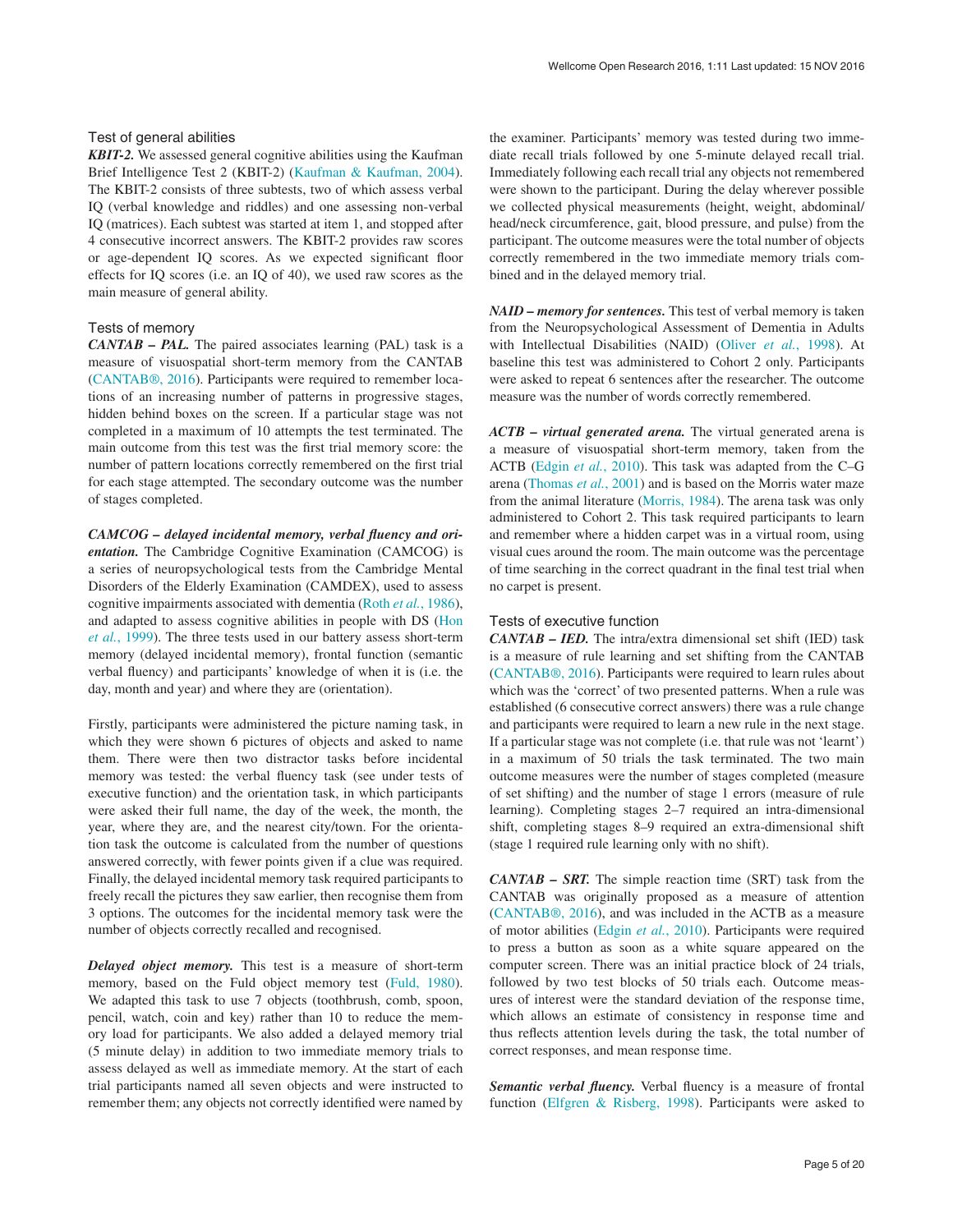name as many animals as they could in 1 minute. The main outcome was the number of unique animals named (including age and sex variations). The number of animals repeated and the total number of repetitions are outcomes of future interest.

*Tower of London.* The Tower of London is intended to assess working memory and planning [\(Shallice, 1982](#page-19-0)). Participants were required to move beads on a board to match presented configurations. We used a modified version of this task ([Strydom](#page-19-0) *et al.*, [2007\)](#page-19-0), consisting of problems 1 to 5 from [Krikorian](#page-18-0) *et al.* (1994) which can be completed in a minimum of 2–4 moves. Before commencing, the participant's ability to name the colour of each bead was tested to ensure they could distinguish between them (e.g. they were not red-green colour blind). The outcome measure was calculated from the number of trials completed, with 2 points for trials completed in the minimum number of moves and 1 point for trials completed with more moves.

*ACTB – cats and frogs.* The cats and frogs test measures rule learning and switching, inhibitory control, and working memory ([Edgin](#page-18-0) *et al.*, 2010) and is based on the Dots test [\(Davidson](#page-18-0) *et al.*, [2006\)](#page-18-0). We only administered this test to Cohort 2. Participants were required to learn two different rules in Stages 1 and 2 (the 'cat' and 'frog' rules respectively), and then combine them in Stage 3. For the 'cat' rule participants were required to press a button on the same side of the screen as the cat, for the 'frog' rule participants were required to press a button on the opposite side of the screen as the frog. Stage 1 contained 6 practice and 12 test trials, Stage 2 contained 4 practice and 12 test trials, and Stage 3 contained 33 test trials. We used the percentage of trials correctly completed for each stage as the outcome; Stages 1 and 2 rely on rule learning while Stage 3 relies on rule switching and inhibitory control. As piloting revealed some individuals showed response times that were too slow for the original version we amended the task to allow unlimited response times (Startin *et al.*[, unpublished obser](#page-19-0)[vations](#page-19-0)). We also changed the cat colour to orange from white to contrast the green frog.

# Tests of motor coordination

*Finger-nose pointing.* The finger-nose pointing test is a clinical measure of motor coordination ([Desrosiers](#page-18-0) *et al.*, 1995). Using the index finger on their dominant hand, participants alternatively pointed to the tip of their nose and a red circle with a 2cm diameter, 45cm away, as quickly as possible for 20 seconds. The outcome measure was the total number of times the participant pointed to the red circle.

*NEPSY-II – visuomotor precision.* This task measures hand-eye coordination, and is taken from the Developmental NEuroPSYchological Assessment-II (NEPSY-II) ([Korkman](#page-18-0) *et al.*, 2007). Participants were timed as they traced train, car, and motorbike tracks (divided into squares), with a time limit of 180s for each track. The number of errors was calculated for each track (defined as those squares where the line went outside the track, there was a broken line due to a pen lift, or squares not completed in the time limit). Error scores and times were used to determine an overall score firstly for the train and car tracks combined and secondly the car and motorbike tracks combined using provided tables.

*ACTB – finger sequencing.* The finger sequencing task is a measure of motor coordination. This task was adapted for the ACTB (Edgin *et al.*[, 2010\)](#page-18-0) and administered to Cohort 2 only. Participants were required to tap a button as fast as possible using a variety of specified sequences, with a 10 second practice and 30 second test trial for each sequence. The total number of sequences completed was the main outcome used.

### Informant questionnaires

Informants completed a series of questionnaires about the participant while the participant was administered the cognitive battery. Informants were usually relatives or paid carers. Missing items from the DLD, OMQ and BRIEF-A were imputed for up to 15% of items within each domain by checking and imputing the nearest integer to the mean value of completed scores within that domain by hand. All reported measures for these questionnaires use the total scores including imputed values where relevant.

*Short ABS.* The Short Adaptive Behavior Scale (short ABS) ([Hatton](#page-18-0) *et al.*, 2001), adapted from the Adaptive Behavior Scale – Residential and Community (Part I) ([Nihira](#page-19-0) *et al.*, 1993), recorded participants' everyday adaptive abilities.

*DLD.* The Dementia for Learning Disabilities (DLD) questionnaire is a measure of behaviours associated with cognitive decline in people with ID over the last two months [\(Evenhuis, 1996](#page-18-0)).

*OMQ.* The Observer Memory Questionnaire (OMQ) is an informant reported questionnaire relating to individuals' memory abilities over the last two months [\(O'Shea, 1996\)](#page-19-0).

*BRIEF-A.* The Behavior Rating Inventory of Executive Function – Adult version (BRIEF-A) (Roth *et al.*[, 2005](#page-19-0)) provides scores for informant reported problems with behaviours relating to executive functioning over the last month.

# Statistical analysis

The results presented here are limited to cross-sectional analyses of cognitive task data and related informant questionnaires. All statistical analyses were performed using SPSS version 22. We determined the number of individuals who completed each task, and for each outcome measure of interest calculated the mean, standard deviation and range of scores. As many variables deviated from normality as assessed using the Shapiro-Wilk test, with alpha set to p<0.01 to account for multiple comparisons, we also calculated medians and interquartile ranges. We determined the percentage of individuals at floor and ceiling level for each outcome of those who were able to complete the task (i.e. the number of individuals scoring the lowest and highest possible scores respectively). We compared responses between males and females in Cohort 2 using Student's t-tests or Mann-Whitney U tests as appropriate. Correlation analyses were performed for Cohort 2 using Pearson's correlation or Spearman's rho as appropriate to assess concurrent validity and to determine the relationships between selected test scores; for these alpha was set to p<0.01 due to multiple comparisons. Absolute values of correlation coefficients of 0.70 and above were considered strong, between 0.50 and 0.69 were considered moderate, and between 0.30 and 0.49 were considered weak.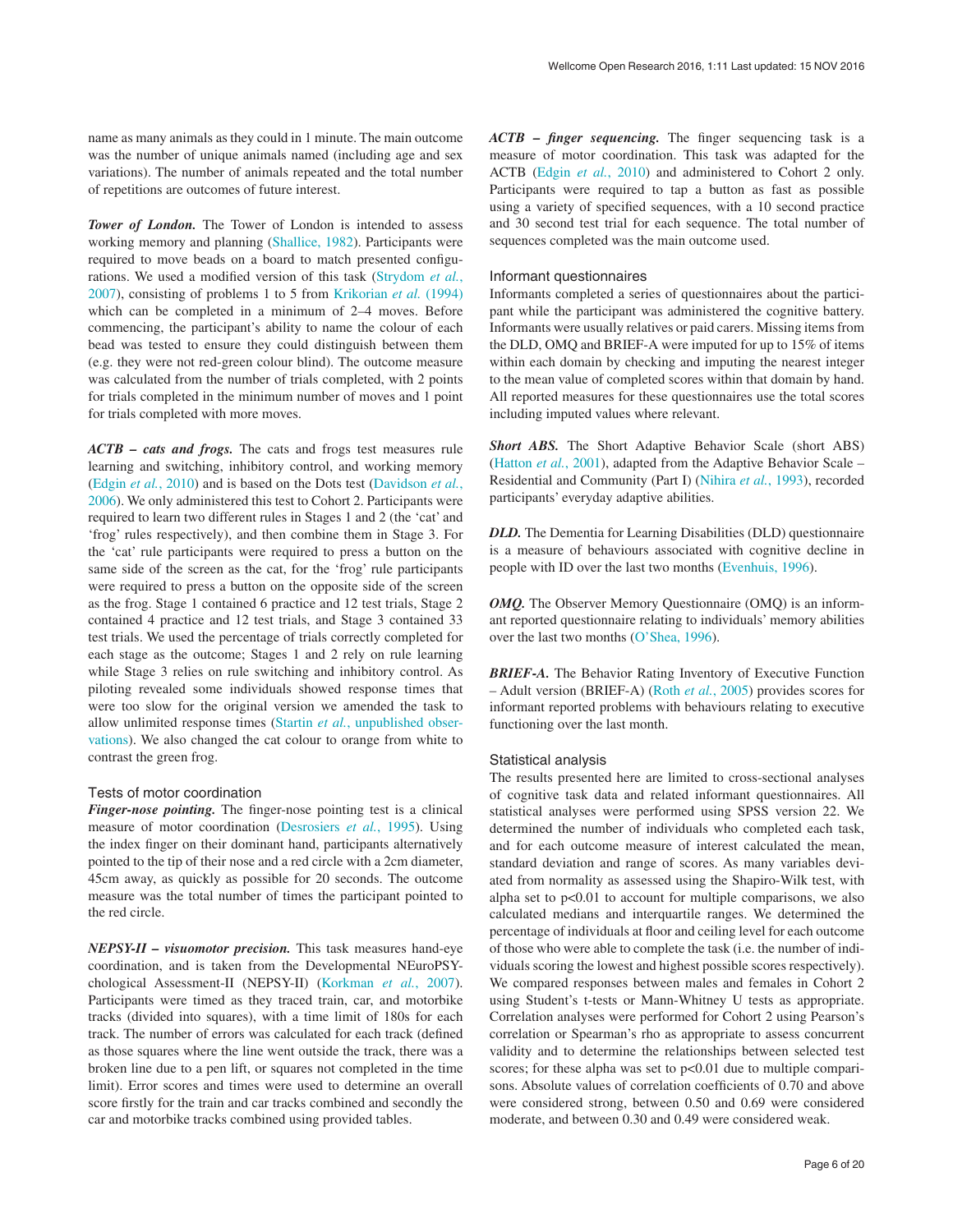# **Results**

*4 Data files*

Task completion and score distributions

**Raw scores for KBIT-2 and total scores for informant questionnaires**

**<http://dx.doi.org/10.6084/m9.figshare.4206429.v1>**

*Cohort 1: adults aged 36 years and over without dementia.* Demographic information of 130 adults aged 36+ years without a clinical diagnosis of dementia is shown in Table 1. Nine (6.9%) participants were unable to undertake any tasks (one of whom did not understand English) and a further 12 (9.2%) participants did not pass the vision and hearing tests. All data relating to cognitive task completion and performance for this group are presented for 109 adults in [Table 2](#page-7-0), and data from informant questionnaires are shown in [Table 3](#page-8-0).

Completion rates for each cognitive task in our battery were acceptable, approximately 90% for all non-computer tasks and 80% for computer tests. For those who completed the tasks many outcomes showed fewer than 10% of participants at floor and fewer than 20% of participants at ceiling. As anticipated, when converting KBIT-2 raw scores to IQ we found a high number of adults at floor, with 70 (66.7%) adults at floor for verbal IQ and 41 (39.4%) adults at floor for non-verbal IQ. The majority of outcomes from the informant questionnaires showed low floor and ceiling effects.

*Cohort 1: adults aged 36 years and over with dementia.* Information about the demographics of 51 individuals with clinically diagnosed dementia is shown in Table 1. Of these, 22 had a diagnosis of AD, 1 a diagnosis of vascular dementia, 1 a diagnosis of dementia with Lewy bodies, and 27 had dementia of unspecified type. The mean age of dementia diagnosis was 51.70 years (SD 6.80, range 35–65 years), with a mean time since diagnosis of 2.46 years (SD 2.42, range 0–11 years). Of the adults in this group, 15 (29.4%) were unable to undertake any cognitive task with a further 9 (17.6%) failing the vision or hearing task. All data relating to cognitive task completion and performance for this group are presented for 27 individuals in [Table 4](#page-9-0), with data from informant questionnaires in [Table 5.](#page-10-0)

Completion rates for adults with dementia were lower than for those without dementia. Almost all tasks showed completion rates above 65%. For those able to complete the task the majority of outcomes showed fewer than 25% of individuals at floor and fewer than 15% of participants at ceiling. Again, we found high floor effects when converting KBIT-2 raw scores to IQ, with 21 (84.0%) adults at floor for verbal IQ and 15 (62.5%) adults at floor for non-verbal IQ. From the informant questionnaires, domains showed minimal floor and ceiling effects.

*Cohort 2: adults aged 16–35 years.* Analyses were conducted for 124 adults aged 16–35 years. Demographic information is shown in Table 1. Of these, three (2.4%) did not pass the vision test, and so results relating to cognitive task performance for this group are presented for 121 individuals in [Table 6](#page-10-0) with data from informant questionnaires in [Table 7.](#page-12-0)

We found high completion rates across the tasks in the battery, with the majority above 85% and many of the lower completion rates for some of the computer tasks being due to technical problems. For those who completed the tasks there were low floor effects, with many outcomes having fewer than 5% of participants at floor. Some outcomes however showed relatively high ceiling effects, though many were below 35%. When converting raw KBIT-2 scores to IQ we again found high floor effects, with 61 (50.8%) adults at floor for verbal IQ and 41 (33.9%) adults at floor for non-verbal IQ. The majority of domains from the informant questionnaires showed low floor and ceiling effects, although ceiling effects were found in over 20% of individuals for domains in the short ABS and DLD.

# Comparing scores for males and females in Cohort 2

There was no significant difference in age between males and females (t(122)=-0.854, p=0.395, males M 24.80 SD 5.79, females M 25.65 SD 5.29, 95% CI (-2.82, 1.12)). Females showed significantly better performance on the verbal subtests of the KBIT-2  $(t(109.5)=2.15, p=0.034, 95\% \text{ CI } (-12.40, -0.50)$ ). For the informant questionnaires females showed better cognitive abilities as assessed by the DLD cognitive domain (p=0.041). There were no other significant differences in performance between males and females (all p>0.05; see [Table 8](#page-12-0) and [Table 9](#page-13-0)). Within Cohort 2 there were no significant correlations with age for any cognitive test outcomes or informant questionnaire scores (all p>0.05; see [Table 10](#page-13-0) and [Table 11](#page-15-0)).

|                                      | Adults aged 36+ without<br>dementia                 | Adults aged 36+ with dementia                                  | Adults aged 16-35                                  |
|--------------------------------------|-----------------------------------------------------|----------------------------------------------------------------|----------------------------------------------------|
| <b>Number</b>                        | 130                                                 | 51                                                             | 124                                                |
| Age (mean±SD<br>(range))             | $47.77 \pm 7.01$ (36-71)                            | $54.20 \pm 6.95$ (38-67)                                       | $25.24 \pm 5.53$ (16-35)                           |
| <b>Sex</b>                           | 74 males, 56 females                                | 22 males, 29 females                                           | 59 males, 65 females                               |
| <b>ID severity</b><br>(carer report) | 55 mild, 53 moderate,<br>22 severe                  | 16 mild, 22 moderate, 8 severe,<br>5 unknown (NB pre-dementia) | 48 mild, 63 moderate, 13<br>severe                 |
| <b>Ethnicity</b>                     | 112 white, 4 Asian,<br>10 African, 3 mixed, 1 other | 48 white, 2 Asian, 1 African                                   | 101 white, 6 Asian,<br>7 African, 7 mixed, 3 other |

# **Table 1. Participant demographics across the groups.**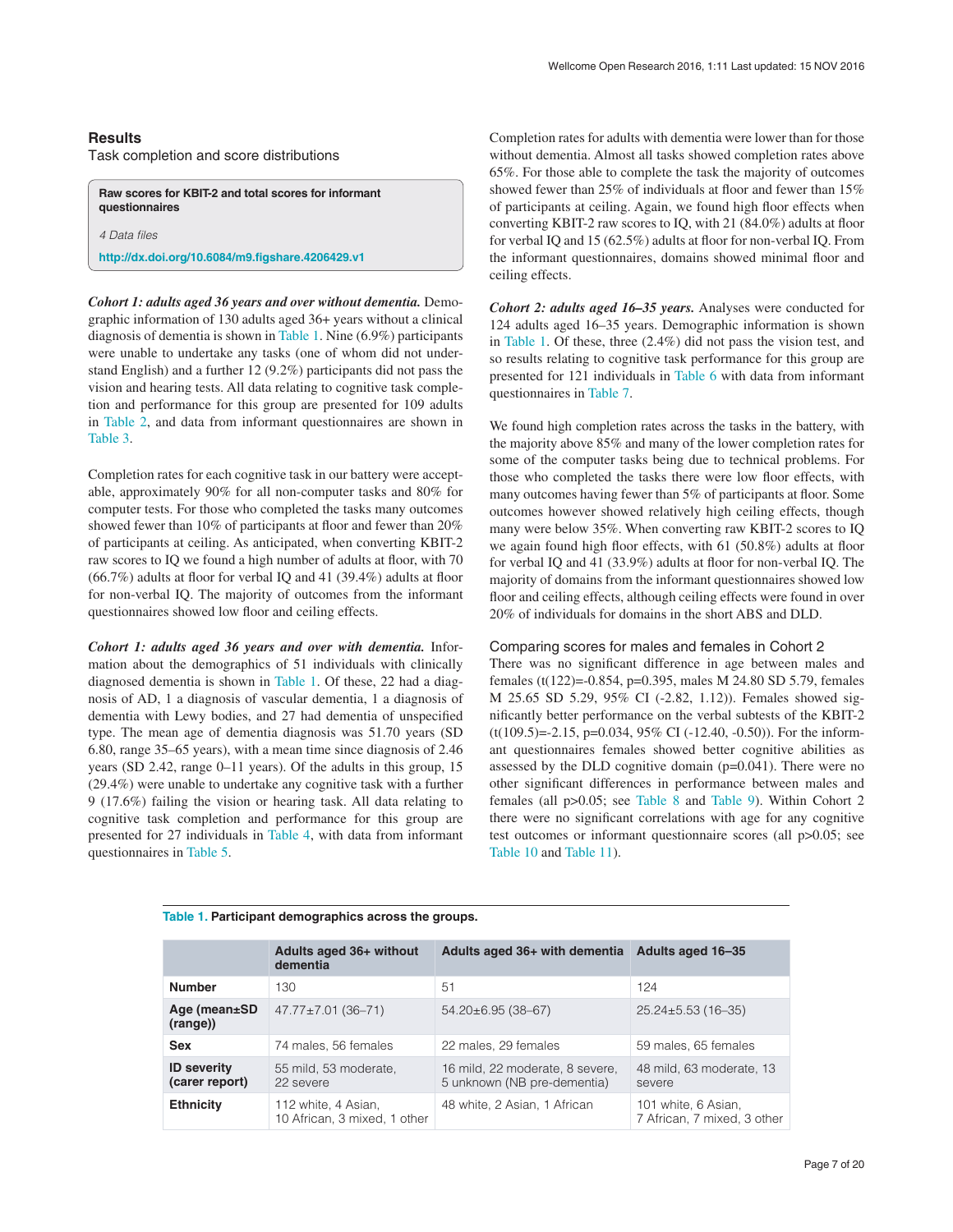<span id="page-7-0"></span>Table 2. Task completion rates and summary of results for main outcome measures for adults aged 36+ without dementia.<br>ª Significantly deviated from normality using Shapiro-Wilk test (P<0.010), <sup>b</sup> lower values indicate bet

| <b>Test</b>                                  | <b>Number</b><br>completed         | <b>Reasons</b><br>for non-<br>completion                        | <b>Outcome</b><br>measure                       | Mean $\pm$<br><b>SD</b>   | <b>Median</b><br>( IQR) | Range                | <b>Number</b><br>at floor | Number at<br>ceiling |
|----------------------------------------------|------------------------------------|-----------------------------------------------------------------|-------------------------------------------------|---------------------------|-------------------------|----------------------|---------------------------|----------------------|
| KBIT-2                                       | 105 (96.3%)<br>verbal, 104         | 5 unable to<br>complete                                         | Verbal raw score                                | $30.55 \pm$<br>17.47      | 28.00<br>(24.00)        | $2 - 80$             | $0(0.0\%)$                | $0(0.0\%)$           |
|                                              | (95.4%) non-<br>verbal             |                                                                 | Performance raw<br>scorea                       | $12.55 \pm$<br>6.57       | 14.00<br>(7.00)         | $0 - 32$             | 7(6.7%)                   | $0(0.0\%)$           |
| <b>CANTAB - PAL</b>                          | 91 (83.5%)                         | 10 refused<br>8 unable to                                       | First trial memory<br>scorea                    | $7.00 \pm$<br>5.86        | 6.00<br>(11.00)         | $0 - 21$             | 15<br>(16.5%)             | $0(0.0\%)$           |
|                                              |                                    | complete                                                        | Levels completed <sup>a</sup>                   | 4.98 $\pm$<br>2.65        | 5.00<br>(6.00)          | $0 - 8$              | $5(5.5\%)$                | 23 (25.3%)           |
| <b>CAMCOG</b> - delayed<br>incidental memory | 100 (91.7%)                        | 7 refused<br>2 unable to                                        | Object naming <sup>a</sup>                      | $5.65 \pm$<br>0.70        | 6.00<br>(1.00)          | $3 - 6$              | $0(0.0\%)$                | 75 (75.0%)           |
|                                              |                                    | complete                                                        | Object recall <sup>a</sup>                      | $0.52 \pm$<br>1.05        | 0.00<br>(1.00)          | $0 - 6$              | 72<br>$(72.0\%)$          | $1(1.0\%)$           |
|                                              |                                    |                                                                 | Object<br>recognition <sup>a</sup>              | $3.47 \pm$<br>1.85        | 4.00<br>(3.00)          | $0 - 6$              | $6(6.0\%)$                | 18 (18.0%)           |
| CAMCOG-<br>orientation                       | 100 (91.7%)                        | 6 refused<br>3 unable to<br>complete                            | Total score <sup>a</sup>                        | $8.87 \pm$<br>3.56        | 10.50<br>(6.00)         | $0 - 12$             | $1(1.0\%)$                | 40 (40.0%)           |
| Delayed object<br>memory                     | 97 (89.0%)                         | 6 refused<br>4 unable to                                        | Immediate<br>memory <sup>a</sup>                | $9.09 \pm$<br>3.17        | 10.00<br>(5.00)         | $0 - 14$             | $2(2.1\%)$                | $4(4.1\%)$           |
|                                              |                                    | complete<br>2 technical<br>problems                             | Delayed memory <sup>a</sup>                     | $5.07 \pm$<br>1.80        | 5.00<br>(2.00)          | $0 - 7$              | $3(3.1\%)$                | 22 (22.7%)           |
| <b>CANTAB - IED</b>                          | 89 (81.7%)                         | 14 refused<br>5 unable to                                       | Errors in stage 1 <sup>ab</sup>                 | $6.29 \pm$<br>9.17        | 2.00<br>(5.50)          | $0 - 33$             | $0(0.0\%)$                | 11 $(12.4%)^c$       |
|                                              |                                    | complete<br>1 technical<br>problems                             | Levels completed <sup>a</sup>                   | $5.83 \pm$<br>3.07        | 7.00<br>(3.00)          | $0 - 9$              | 13<br>$(14.6\%)$          | 17 (19.1%)           |
| <b>CANTAB - SRT</b>                          | 84 (77.1%)                         | 13 refused<br>7 unable to                                       | Total correct <sup>a</sup>                      | $87.07 \pm$<br>17.29      | 94.00<br>(17.25)        | $25 - 100$           | $0(0.0\%)$                | 13 (15.5%)           |
|                                              |                                    | complete<br>5 technical<br>problems                             | Mean latency<br>(ms) <sup>ab</sup>              | 950.37<br>$\pm$<br>480.55 | 853.78<br>(631.36)      | 311.33<br>$-2241.61$ | N/A                       | N/A                  |
|                                              |                                    |                                                                 | Latency standard<br>deviation (ms) <sup>b</sup> | 445.17<br>$\pm$<br>216.29 | 426.63<br>(349.09)      | 45.32<br>$-980.98$   | N/A                       | N/A                  |
| <b>CAMCOG</b> - verbal<br>fluency            | 101 (92.7%)                        | 6 refused<br>2 unable to<br>complete                            | Total animals<br>named <sup>a</sup>             | $8.40 \pm$<br>5.86        | 8.00<br>(8.00)          | $0 - 27$             | 6(5.9%)                   | N/A                  |
| <b>Tower of London</b>                       | 97 (89.0%)                         | 5 refused<br>6 unable to<br>complete<br>1 technical<br>problems | Total score <sup>a</sup>                        | 6.37 $\pm$<br>3.23        | 8.00<br>(5.00)          | $0 - 10$             | $8(8.2\%)$                | 17 (17.5%)           |
| <b>Finger-nose pointing</b>                  | 98 (89.9%)                         | 9 refused<br>2 unable to<br>complete                            | Total completed <sup>a</sup>                    | $8.49 \pm$<br>4.83        | 8.00<br>(6.00)          | $0 - 23$             | $2(2.0\%)$                | N/A                  |
| NEPSY-II-<br>visuomotor precision            | 97 (89.0%)<br>train and car,       | 10 refused<br>2 unable to                                       | Train and car <sup>a</sup>                      | $13.52 \pm$<br>5.88       | 15.00<br>(8.00)         | $1 - 23$             | $0(0.0\%)$                | $0(0.0\%)$           |
|                                              | 96 (88.1%)<br>car and<br>motorbike | complete<br>1 technical<br>problems                             | Car and<br>motorbike <sup>a</sup>               | $11.45 \pm$<br>8.72       | 9.00<br>(15.00)         | $0 - 32$             | $3(3.1\%)$                | $0(0.0\%)$           |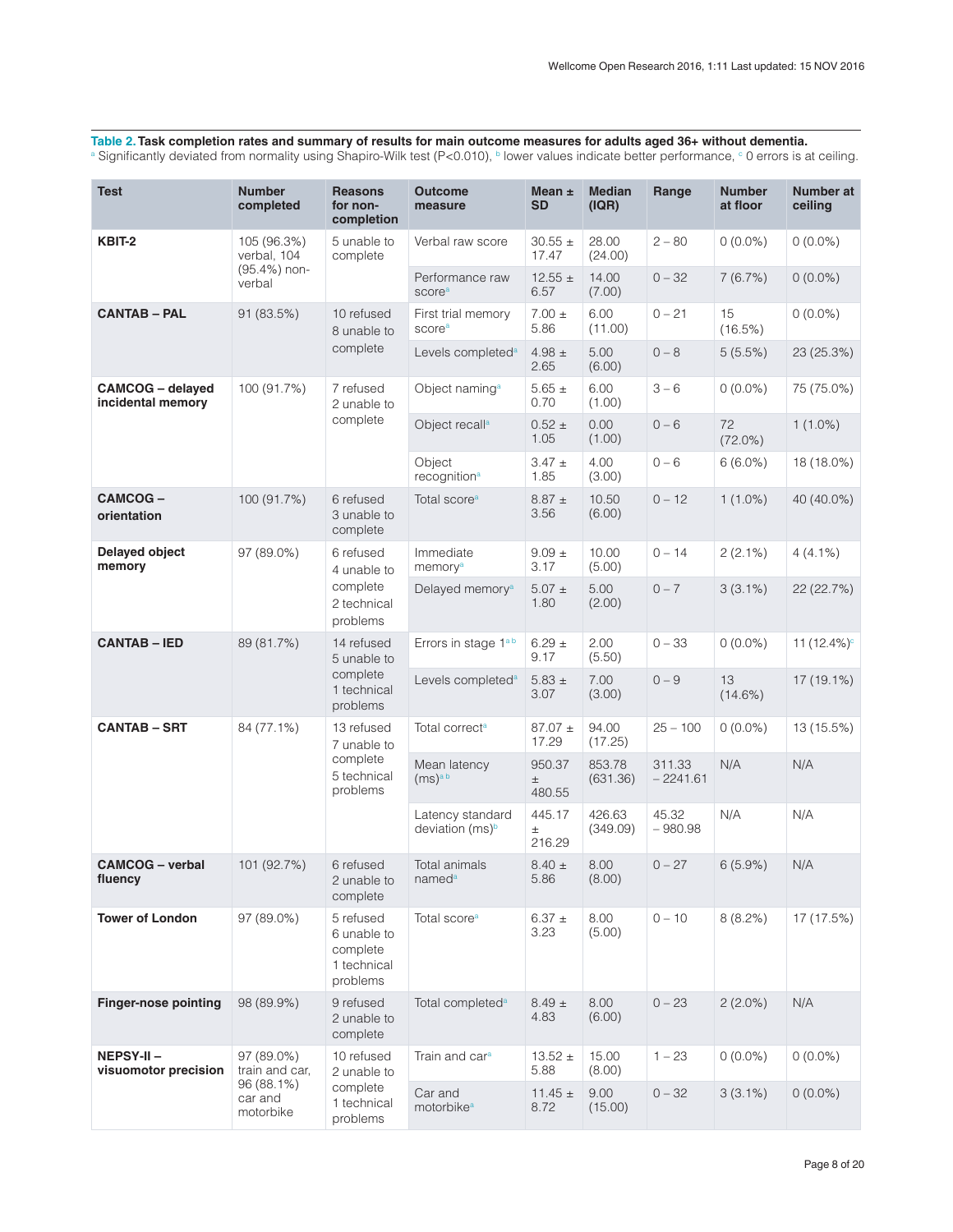| Questionnaire    | <b>Outcome measure</b>                         | <b>Number</b><br>completed | Mean $\pm$ SD      | <b>Median</b><br>( IQR) | Range      | Number at<br>floor | Number at<br>ceiling |
|------------------|------------------------------------------------|----------------------------|--------------------|-------------------------|------------|--------------------|----------------------|
| <b>Short ABS</b> | Total score                                    | 112 (86.2%)                | $71.89 \pm 23.39$  | 75.00<br>(38.50)        | $14 - 111$ | $0(0.0\%)$         | $0(0.0\%)$           |
|                  | Personal self-<br>sufficiency <sup>a</sup>     | 117 (90.0%)                | $26.74 \pm 6.07$   | 29.00<br>(6.00)         | $0 - 33$   | $1(0.9\%)$         | 14 (12.0%)           |
|                  | Community self-<br>sufficiency                 | 115 (88.5%)                | $24.57 \pm 12.06$  | 24.00<br>(17.00)        | $0 - 47$   | $1(0.9\%)$         | $0(0.0\%)$           |
|                  | Personal-social<br>responsibility <sup>a</sup> | 116 (89.2%)                | $20.78 \pm 6.97$   | 21.00<br>(10.75)        | $3 - 32$   | $0(0.0\%)$         | $1(0.9\%)$           |
| <b>DLD</b>       | Sum of cognitive<br>score <sup>a</sup>         | 110 (84.6%)                | $12.23 \pm 10.74$  | 9.00<br>(16.50)         | $0 - 38$   | $0(0.0\%)$         | 12 (10.9%)           |
|                  | Sum of social scores <sup>a</sup>              | 113 (86.9%)                | $11.58 \pm 7.75$   | 11.00<br>(10.00)        | $0 - 36$   | $0(0.0\%)$         | 6(5.3%)              |
| <b>OMQ</b>       | Total score                                    | 111 (85.4%)                | $82.50 \pm 18.85$  | 83.00<br>(26.00)        | $35 - 125$ | $0(0.0\%)$         | $0(0.0\%)$           |
| <b>BRIEF-A</b>   | Total score                                    | 100 (76.9%)                | $122.11 \pm 24.11$ | 122.00<br>(37.50)       | $74 - 175$ | $0(0.0\%)$         | $0(0.0\%)$           |
|                  | Behavioural regulation<br>index                | 117 (90.0%)                | $52.02 \pm 11.21$  | 51.00<br>(16.00)        | $30 - 80$  | $0(0.0\%)$         | 2(1.7%)              |
|                  | Metacognition index                            | 101 (77.7%)                | $70.91 \pm 14.71$  | 72.00<br>(22.50)        | $43 - 100$ | $0(0.0\%)$         | $0(0.0\%)$           |

<span id="page-8-0"></span>Table 3. Summary of results from informant questionnaires for adults aged 36+ without dementia. <sup>a</sup> Significantly deviated from normality using Shapiro-Wilk test (P<0.010), b higher scores indicate poorer abilities.

# Correlations between outcome scores for Cohort 2

The majority of cognitive test outcomes showed significant correlations with all other outcomes in the battery  $(p<0.01)$ , with the exception of the computer generated arena which showed no significant correlations at the p<0.01 level [\(Table 10](#page-13-0)). All outcomes from the informant questionnaires showed significant correlations with each other (see [Table 11\)](#page-15-0). Due to a high number of adults aged 16–35 scoring at or close to ceiling in the DLD domains these scores were not included in correlational analyses. To better investigate the relationships between test outcomes we considered the absolute values of correlation coefficients.

Moderate and strong correlations revealed four clusters of test outcomes within our cognitive data. One cluster contained PAL first trial memory score and object memory immediate score (r=0.522), suggesting this is a visuospatial memory cluster. Another contained SRT mean latency and latency standard deviation, finger-nose pointing and finger sequencing  $(0.539 < r < 0.628)$ , suggesting this is a motor coordination cluster. The next contained memory for sentences and verbal fluency (r=0.593). These two tasks also correlated highly with KBIT-2 verbal and non-verbal scores  $(0.503 < r < 0.827)$ , in particular the former, suggesting this represents a language cluster. The final cluster contained outcomes that were not all necessarily related to each other but were related to at least two other outcomes in the cluster; this consisted of PAL first trial memory score, SRT mean latency and latency standard deviation, Tower of London, finger-nose pointing and NEPSY-II visuomotor precision car and motorbike  $(0.271 < r < 0.614)$ . Again,

most of this cluster correlated with KBIT-2 verbal and non-verbal scores  $(0.380 < r < 0.636)$ . This cluster may be related to processing speed and sustained attention. Finally, the cats and frogs Stage 3 score also correlated highly with KBIT-2 verbal and non-verbal scores (r=0.568 and r=0.541 respectively), suggesting performance on this task is highly related to general abilities.

Within the informant questionnaire outcomes the best correlations were between subscales related to complex adaptive functioning such as personal-social responsibility and higher cognitive functions (Short ABS Personal-social responsibility and OMQ r=-0.631, Short ABS Personal-social responsibility and BRIEF-A Metacognition index  $r = -0.731$ ).

# **Discussion**

Here we describe a cognitive test battery to provide detailed assessment of cognitive abilities in individuals with DS, along with data for test completion and outcomes. We deliberately assessed individuals with a wide range of ages and ID severities and those with and without a clinical diagnosis of dementia, in order to provide cognitive test data that is representative of the adult population with DS. Results from individuals without dementia suggest high completion rates across the tasks. Computer-based tasks had lower completion rates, in some cases (up to 27.3%) due to technical issues. Completion rates for those with dementia were lower, with approximately half of individuals unable to undertake any task. Our outcome measures for each task and informant measure showed a range of scores, with many showing low floor and ceiling effects.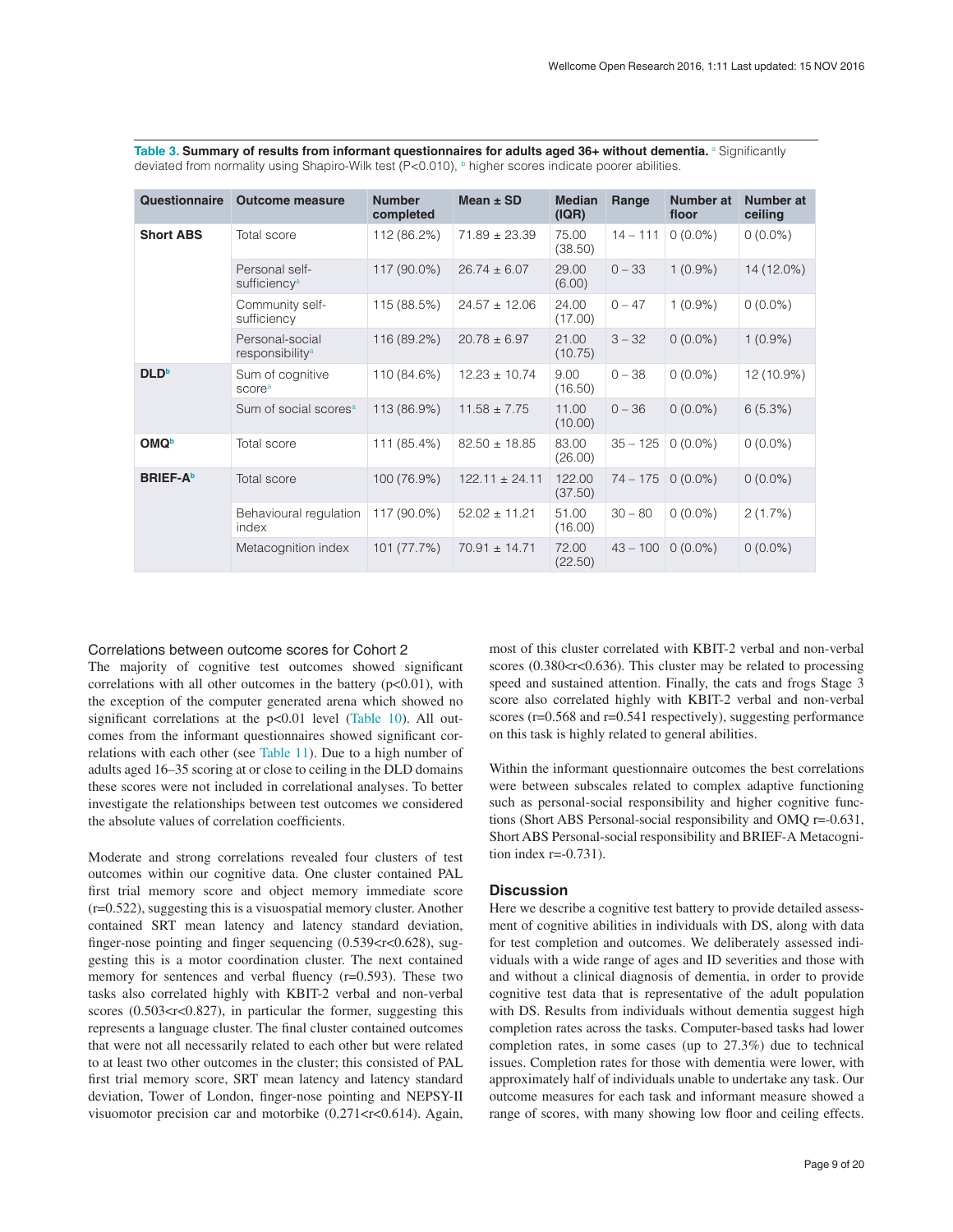| <b>Test</b>                       | <b>Number</b><br>completed         | <b>Reasons</b><br>for non-<br>completion           | <b>Outcome</b><br>measure                       | Mean $\pm$ SD           | <b>Median</b><br>( IQR) | Range                                        | <b>Number</b><br>at floor     | <b>Number</b><br>at ceiling |
|-----------------------------------|------------------------------------|----------------------------------------------------|-------------------------------------------------|-------------------------|-------------------------|----------------------------------------------|-------------------------------|-----------------------------|
| KBIT-2                            | 25 (92.6%)<br>verbal, 24           | 3 unable to<br>complete                            | Verbal raw score                                | $18.68 \pm$<br>13.77    | 17.00<br>(24.00)        | $1 - 51$                                     | $0(0.0\%)$                    | $0(0.0\%)$                  |
|                                   | (88.9%) non-<br>verbal             |                                                    | Performance raw<br>score                        | $8.29 \pm 6.45$         | 8.00 (12.00)            | $0 - 19$                                     | 4(16.7%)                      | $0(0.0\%)$                  |
| <b>CANTAB - PAL</b>               | 20 (74.1%)                         | 2 refused<br>5 unable to                           | First trial memory<br>scorea                    | $1.70 \pm 2.58$         | 0.50(2.75)              | $0 - 9$                                      | 10 <sup>°</sup><br>$(50.0\%)$ | $0(0.0\%)$                  |
|                                   |                                    | complete                                           | Levels completed                                | $2.40 \pm 2.09$         | 2.00(4.50)              | $0 - 6$                                      | $5(25.0\%)$                   | $0(0.0\%)$                  |
| <b>CAMCOG</b>                     | 25 (92.6%)                         | 2 unable to                                        | Object naming <sup>a</sup>                      | $5.40 \pm 0.87$         | 6.00(2.00)              | $4 - 6$                                      | $0(0.0\%)$                    | 16 (64.0%)                  |
| - delayed<br>incidental<br>memory |                                    | complete                                           | Object recall <sup>a</sup>                      | $0.16 \pm 0.47$         | 0.00(0.00)              | $0 - 2$                                      | 22<br>$(88.0\%)$              | $0(0.0\%)$                  |
|                                   |                                    |                                                    | Object recognition                              | $2.84 \pm 1.70$         | 2.00(2.00)              | $0 - 6$                                      | $1(4.0\%)$                    | $3(12.0\%)$                 |
| <b>CAMCOG</b><br>- orientation    | 23 (85.2%)                         | 3 unable to<br>complete<br>1 technical<br>problems | Total score                                     | $5.65 \pm 3.92$         | 5.00(7.00)              | $0 - 12$                                     | 2(8.7%)                       | 2(8.7%)                     |
| Delayed object<br>memory          | 21 (77.8%)                         | 3 unable to<br>complete<br>3 technical<br>problems | Immediate<br>memory <sup>a</sup>                | $4.62 \pm 4.12$         | 3.00(8.00)              | $0 - 11$                                     | 5(23.8%)                      | $0(0.0\%)$                  |
|                                   |                                    |                                                    | Delayed memory                                  | $2.67 \pm 2.22$         | 2.00(5.00)              | $0 - 7$                                      | 5(23.8%)                      | $1(4.8\%)$                  |
| <b>CANTAB - IED</b>               | 20 (74.1%)                         | 1 refused<br>6 unable to                           | Errors in stage 1 <sup>ab</sup>                 | $13.70 \pm$<br>12.91    | 7.00 (23.75)            | $0 - 39$                                     | $0(0.0\%)$                    | $3(15.0\%)$ <sup>c</sup>    |
|                                   |                                    | complete                                           | Levels completed <sup>a</sup>                   | $3.30 \pm 3.39$         | 1.50(7.00)              | $0 - 8$                                      | $8(40.0\%)$                   | $0(0.0\%)$                  |
| <b>CANTAB - SRT</b>               | 17 (63.0%)                         | 3 refused<br>7 unable to                           | Total correct                                   | $73.88 \pm$<br>18.83    | 72.00<br>(36.00)        | $41 - 99$                                    | $0(0.0\%)$                    | $0(0.0\%)$                  |
|                                   |                                    | complete                                           | Mean latency<br>$(ms)^b$                        | 1293.65 $\pm$<br>488.29 | 1160.93<br>(893.95)     | 588.00<br>2153.17                            | N/A                           | N/A                         |
|                                   |                                    |                                                    | Latency standard<br>deviation (ms) <sup>b</sup> | 574.87 $\pm$<br>166.43  | 609.07<br>(252.62)      | 219.57<br>$\overline{\phantom{0}}$<br>815.67 | N/A                           | N/A                         |
| <b>CAMCOG</b><br>- verbal fluency | 25 (92.6%)                         | 2 unable to<br>complete                            | Total animals<br>named <sup>a</sup>             | $5.00 \pm 4.51$         | 5.00(7.00)              | $0 - 19$                                     | $4(16.0\%)$                   | N/A                         |
| <b>Tower of</b><br>London         | 16 (59.3%)                         | 11 unable to<br>complete                           | Total score                                     | $4.88 \pm 3.79$         | 5.50(8.00)              | $0 - 10$                                     | 3(18.8%)                      | 3(18.8%)                    |
| <b>Finger-nose</b><br>pointing    | 23 (85.2%)                         | 2 refused<br>2 unable to<br>complete               | Total completed <sup>a</sup>                    | $5.61 \pm 5.09$         | 3.00(9.00)              | $0 - 15$                                     | 2(8.7%)                       | N/A                         |
| <b>NEPSY-II</b><br>- visuomotor   | 19 (70.4%)<br>train and car.       | 1 refused<br>8 unable to                           | Train and car                                   | $11.00 \pm 7.57$        | 11.00<br>(15.00)        | $0 - 21$                                     | 1(5.3%)                       | $0(0.0\%)$                  |
| precision                         | 18 (66.7%)<br>car and<br>motorbike | complete                                           | Car and motorbike                               | $7.67 \pm 7.90$         | 5.00(13.00)             | $0 - 24$                                     | $4(22.2\%)$                   | $0(0.0\%)$                  |

<span id="page-9-0"></span>Table 4. Task completion rates and summary of results for main outcome measures for adults aged 36+ with dementia.<br><sup>a</sup> Significantly deviated from normality using Shapiro-Wilk test (P<0.010), <sup>b</sup> lower values indicate bett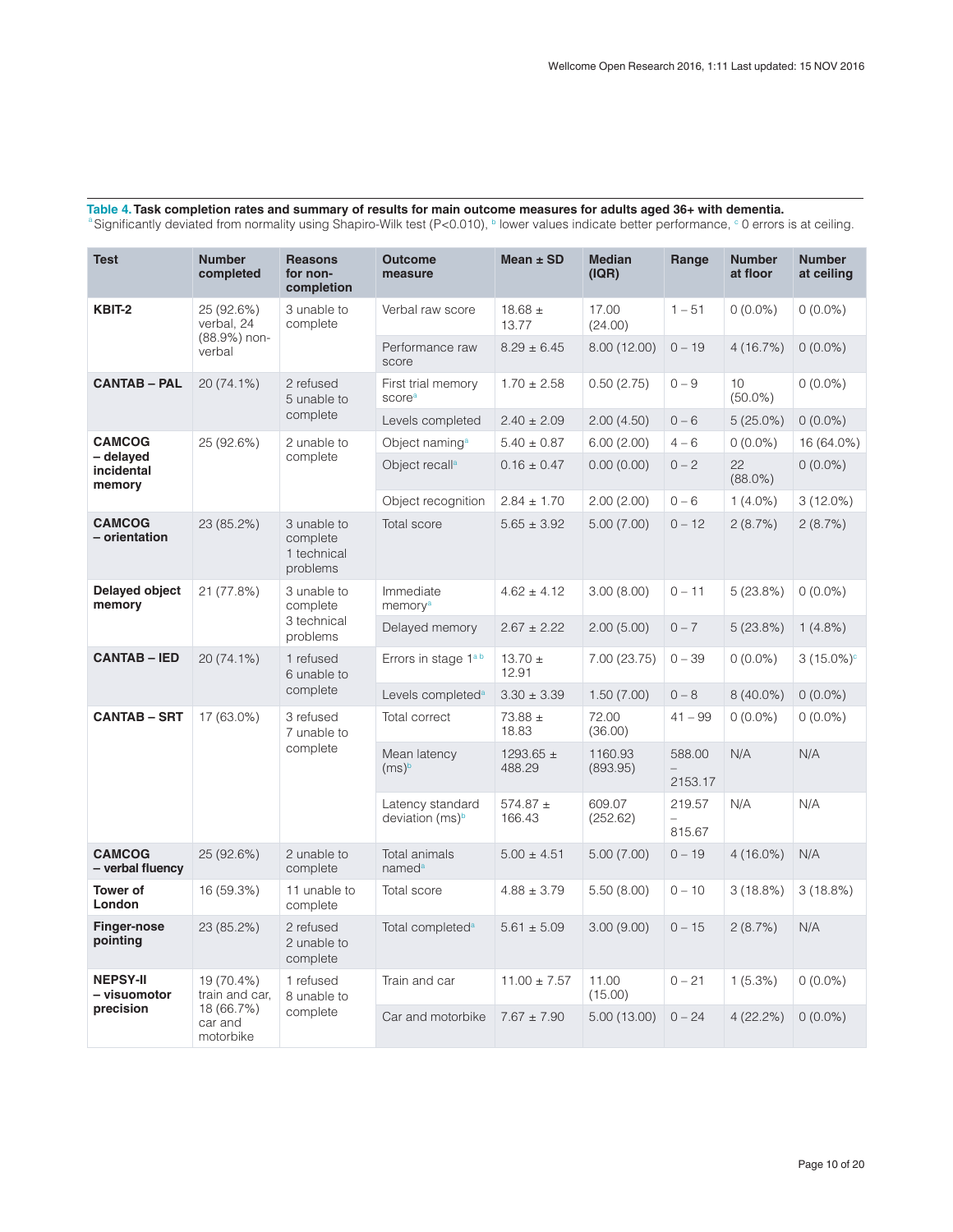<span id="page-10-0"></span>Table 5. Summary of results from informant questionnaires for adults aged 36+ with dementia.<br><sup>a</sup> Significantly deviated from normality using Shapiro-Wilk test (P<0.010), <sup>b</sup> higher scores indicate poorer abilities.

| <b>Questionnaire</b> | <b>Outcome</b><br>measure                   | <b>Number</b><br>completed | Mean $\pm$<br><b>SD</b> | <b>Median</b><br>( IQR) | Range      | <b>Number</b><br>at floor | <b>Number</b><br>at ceiling |
|----------------------|---------------------------------------------|----------------------------|-------------------------|-------------------------|------------|---------------------------|-----------------------------|
| <b>Short ABS</b>     | Total score                                 | 43 (84.3%)                 | $42.23 \pm$<br>24.51    | 38.00<br>(42.00)        | $3 - 92$   | $0(0.0\%)$                | $0(0.0\%)$                  |
|                      | Personal self-<br>sufficiency               | 43 (84.3%)                 | $17.02 \pm$<br>9.70     | 17.00<br>(18.00)        | $0 - 33$   | 1(2.3%)                   | 1(2.3%)                     |
|                      | Community self-<br>sufficiency <sup>a</sup> | 43 (84.3%)                 | 11.98 $\pm$<br>9.11     | 10.00<br>(15.00)        | $0 - 31$   | 1(2.3%)                   | $0(0.0\%)$                  |
|                      | Personal-social<br>responsibility           | 43 (84.3%)                 | $13.23 \pm$<br>7.32     | 13.00<br>(11.00)        | $1 - 28$   | $0(0.0\%)$                | $0(0.0\%)$                  |
| <b>DLD</b>           | Sum of cognitive<br>score                   | 42 (82.4%)                 | $27.69 \pm$<br>10.53    | 29.00<br>(13.25)        | $3 - 44$   | $1(2.4\%)$                | $0(0.0\%)$                  |
|                      | Sum of social<br>scores                     | 42 (82.4%)                 | $23.93 \pm$<br>12.01    | 25.00<br>(22.00)        | $1 - 50$   | $0(0.0\%)$                | $0(0.0\%)$                  |
| <b>OMQ</b>           | Total score                                 | 37 (72.5%)                 | $117.16 \pm$<br>13.82   | 119.00<br>(13.50)       | $78 - 142$ | $0(0.0\%)$                | $0(0.0\%)$                  |
| <b>BRIEF-A</b>       | Total score                                 | 33 (64.7%)                 | 145.36 $\pm$<br>31.54   | 149.00<br>(40.50)       | $77 - 199$ | $0(0.0\%)$                | $0(0.0\%)$                  |
|                      | Behavioural<br>regulation index             | 37 (72.5%)                 | $57.22 \pm$<br>14.71    | 54.00<br>(21.00)        | $32 - 84$  | $0(0.0\%)$                | $0(0.0\%)$                  |
|                      | Metacognition<br>index                      | 33 (64.7%)                 | $88.24 \pm$<br>19.53    | 94.00<br>(30.00)        | $43 - 118$ | $0(0.0\%)$                | $0(0.0\%)$                  |

Table 6. Task completion rates and summary of results for main outcome measures for adults aged 16–35. <sup>a</sup> Significantly deviated from normality using Shapiro-Wilk test (P<0.010), b lower values indicate better performance, o 0 errors is at ceiling.

| <b>Test</b>                     | <b>Number</b><br>completed | <b>Reasons</b><br>for non-<br>completion                        | <b>Outcome</b><br>measure                | Mean $\pm$<br><b>SD</b> | <b>Median</b><br>(IQR) | Range    | <b>Number</b><br>at floor | Number at<br>ceiling |
|---------------------------------|----------------------------|-----------------------------------------------------------------|------------------------------------------|-------------------------|------------------------|----------|---------------------------|----------------------|
| KBIT-2                          | 120 (99.2%)<br>verbal, 121 | 1 unable to<br>complete                                         | Verbal raw score                         | $35.03 +$<br>16.77      | 35.00 (23.00)          | $2 - 82$ | $0(0.0\%)$                | $0(0.0\%)$           |
|                                 | $(100.0\%)$ non-<br>verbal |                                                                 | Performance raw<br>score <sup>a</sup>    | $14.98 \pm$<br>6.90     | 16.00 (7.00)           | $0 - 32$ | $5(4.1\%)$                | $0(0.0\%)$           |
| <b>CANTAB - PAL</b>             | 108 (89.3%)                | 5 refused<br>7 unable to                                        | First trial memory<br>score <sup>a</sup> | $10.22 \pm$<br>5.66     | 11.00(7.75)            | $0 - 20$ | 10(9.3%)                  | $0(0.0\%)$           |
|                                 |                            | complete<br>1 technical<br>problems                             | Levels<br>completed <sup>a</sup>         | $6.29 \pm$<br>2.50      | 8.00(2.00)             | $0 - 8$  | 4(3.7%)                   | 56 (51.9%)           |
| <b>CAMCOG</b><br>- delayed      | 117 (96.7%)                | 1 refused<br>2 unable to<br>complete<br>1 technical<br>problems | Object naming <sup>a</sup>               | $5.74 \pm$<br>0.68      | 6.00(0.00)             | $2 - 6$  | $0(0.0\%)$                | 98 (83.8%)           |
| incidental<br>memory            |                            |                                                                 | Object recall <sup>a</sup>               | $1.19 \pm$<br>1.42      | 1.00(2.00)             | $0 - 6$  | 53 (45.3%)                | $1(0.9\%)$           |
|                                 |                            |                                                                 | Object<br>recognition <sup>a</sup>       | $4.30 \pm$<br>1.59      | 5.00(3.00)             | $0 - 6$  | 2(1.7%)                   | 34 (29.1%)           |
| <b>CAMCOG</b><br>- orientation  | 113 (93.4%)                | 1 refused<br>4 unable to<br>complete<br>3 technical<br>problems | Total score <sup>a</sup>                 | $9.65 \pm$<br>3.45      | 12.00(4.00)            | $1 - 12$ | $0(0.0\%)$                | 65 (57.5%)           |
| <b>Delayed object</b><br>memory | 109 (90.1%)                | 2 refused<br>3 unable to                                        | Immediate<br>memory <sup>a</sup>         | $10.35 \pm$<br>2.83     | 11.00(3.00)            | $0 - 14$ | $2(1.8\%)$                | 3(2.8%)              |
|                                 |                            | complete<br>7 technical<br>problems                             | Delayed<br>memory <sup>a</sup>           | 5.84 $\pm$<br>1.42      | 6.00(2.00)             | $0 - 7$  | $1(0.9\%)$                | 43 (39.4%)           |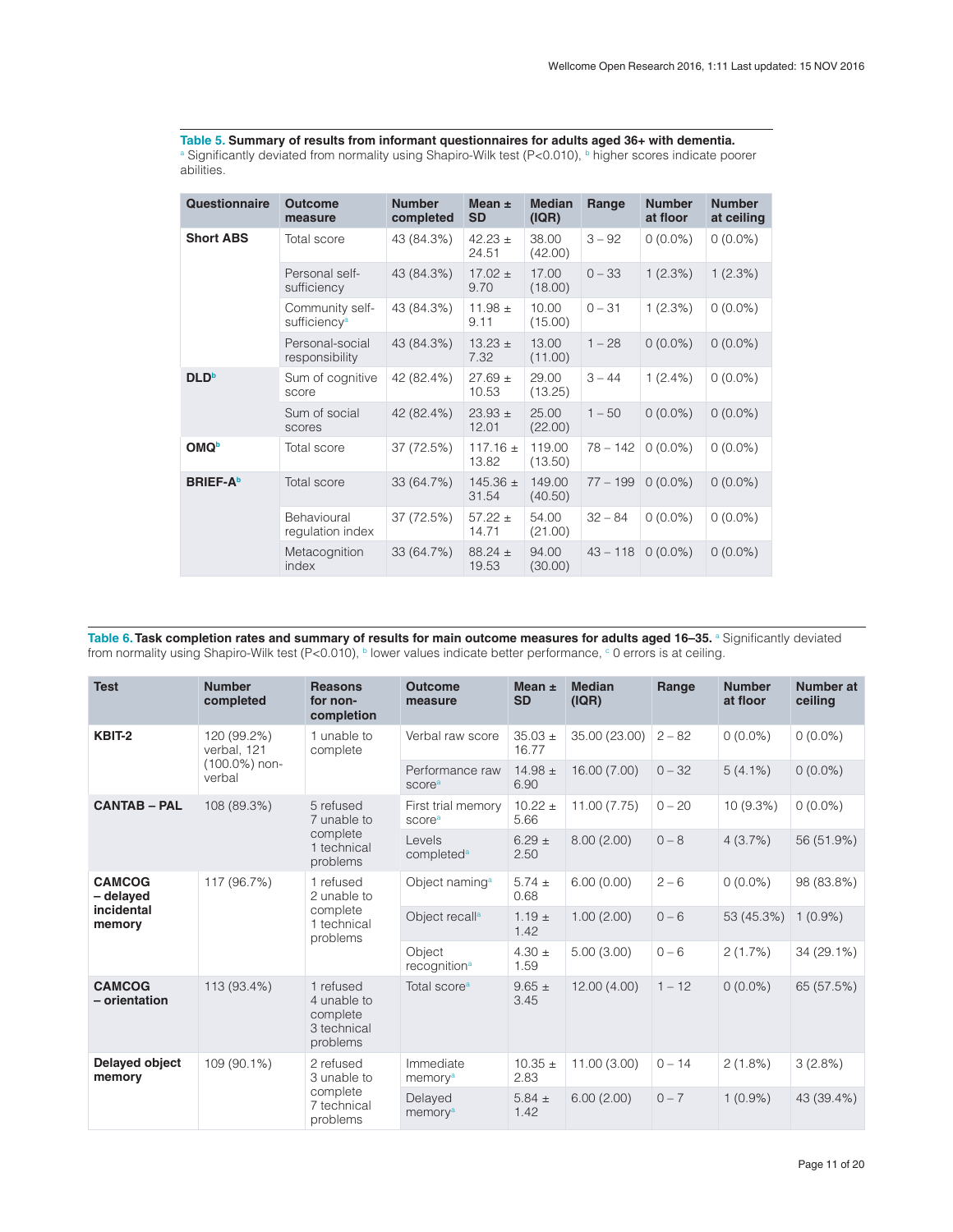| <b>Test</b>                              | <b>Number</b><br>completed | <b>Reasons</b><br>for non-<br>completion                          | <b>Outcome</b><br>measure                                          | Mean $\pm$<br><b>SD</b>   | <b>Median</b><br>(IQR) | Range                | <b>Number</b><br>at floor | Number at<br>ceiling |
|------------------------------------------|----------------------------|-------------------------------------------------------------------|--------------------------------------------------------------------|---------------------------|------------------------|----------------------|---------------------------|----------------------|
| <b>Memory for</b><br>sentences           | 106 (87.6%)                | 2 refused<br>10 unable to<br>complete<br>3 technical<br>problems  | Total words<br>remembered <sup>a</sup>                             | $30.53 \pm$<br>13.68      | 33.50 (23.00)          | $3 - 49$             | $0(0.0\%)$                | 3(2.8%)              |
| <b>ACTB</b> – virtual<br>generated arena | 73 (60.3%)                 | 4 refused<br>11 unable to<br>complete<br>33 technical<br>problems | Percentage of<br>time spent in<br>correct quadrant <sup>a</sup>    | $26.52 \pm$<br>19.88      | 22.36 (21.04)          | 0.00<br>$-86.79$     | $8(11.0\%)$               | $0(0.0\%)$           |
| <b>CANTAB - IED</b>                      | 109 (90.1%)                | 2 refused<br>6 unable to                                          | Errors in stage<br>1 <sup>a</sup> b                                | 4.19 $\pm$<br>7.16        | 2.00(3.00)             | $0 - 33$             | $0(0.0\%)$                | 19<br>$(17.4\%)c$    |
|                                          |                            | complete<br>4 technical<br>problems                               | Levels<br>completed <sup>a</sup>                                   | $6.57 \pm$<br>2.54        | 7.00(1.00)             | $0 - 9$              | 9(8.3%)                   | 22 (20.2%)           |
| <b>CANTAB - SRT</b>                      | 105 (86.8%)                | 3 refused<br>6 unable to                                          | Total correct <sup>a</sup>                                         | $92.82 \pm$<br>13.30      | 98.00 (8.00)           | $13 - 100$           | $0(0.0\%)$                | 35 (33.3%)           |
|                                          |                            | complete<br>7 technical<br>problems                               | Mean latency<br>(ms) <sup>ab</sup>                                 | 692.48<br>$\pm$<br>442.59 | 553.77<br>(462.81)     | 273.37<br>$-2500.61$ | N/A                       | N/A                  |
|                                          |                            |                                                                   | Latency standard<br>deviation (ms) <sup>ab</sup>                   | 315.93<br>$\pm$<br>208.43 | 274.23<br>(295.32)     | 32.94<br>$-950.49$   | N/A                       | N/A                  |
| <b>CAMCOG</b><br>- verbal fluency        | 114 (94.2%)                | 1 refused<br>5 unable to<br>complete<br>1 technical<br>problems   | Total animals<br>named                                             | $10.93 \pm$<br>5.84       | 10.50 (10.00)          | $0 - 24$             | 3(2.6%)                   | N/A                  |
| <b>Tower of London</b> 112 (92.6%)       |                            | 3 unable to<br>complete<br>6 technical<br>problems                | Total score <sup>a</sup>                                           | $7.45 \pm$<br>2.90        | 8.00(2.00)             | $0 - 10$             | 6(5.4%)                   | 26 (23.2%)           |
| <b>ACTB - cats and</b><br>frogs          | 86 (71.1%)                 | 4 refused<br>3 unable to<br>complete<br>28 technical              | Stage 1 (cat<br>rule alone)<br>percentage<br>correct <sup>a</sup>  | $90.31 \pm$<br>18.57      | 100.00 (9.32)          | 33.33<br>$-100.00$   | $0(0.0\%)$                | 59 (68.6%)           |
|                                          |                            | problems                                                          | Stage 2 (frog<br>rule alone)<br>percentage<br>correct <sup>a</sup> | $79.83 \pm$<br>27.12      | 95.83 (33.33)          | 0.00<br>$-100.00$    | 2(2.3%)                   | 43 (50.0%)           |
|                                          |                            |                                                                   | Stage 3<br>(combined rules)<br>percentage<br>correct <sup>a</sup>  | 66.96 $\pm$<br>21.64      | 56.16 (44.02)          | 33.33<br>– 100.00    | $0(0.0\%)$                | 13 (15.1%)           |
| <b>Finger-nose</b><br>pointing           | 116 (95.9%)                | 3 refused<br>2 technical<br>problems                              | Total completed                                                    | 11.01 $\pm$<br>5.19       | 10.50 (8.00)           | $0 - 24$             | $1(0.9\%)$                | N/A                  |
| <b>NEPSY-II</b><br>– visuomotor          | 118 (97.5%)                | 3 technical<br>problems                                           | Train and car <sup>a</sup>                                         | $15.90 \pm$<br>5.26       | 18.00 (5.00)           | $2 - 23$             | $0(0.0\%)$                | $0(0.0\%)$           |
| precision                                |                            |                                                                   | Car and<br>motorbike <sup>a</sup>                                  | $17.00 \pm$<br>9.61       | 18.00 (16.00)          | $0 - 40$             | $1(0.8\%)$                | $0(0.0\%)$           |
| <b>ACTB</b> - finger<br>sequencing       | 83 (68.6%)                 | 3 refused<br>10 unable to<br>complete<br>25 technical<br>problems | Total complete<br>sequences                                        | 231.42<br>± 62.36         | 241.00<br>(75.00)      | $30 - 369$           | $0(0.0\%)$                | N/A                  |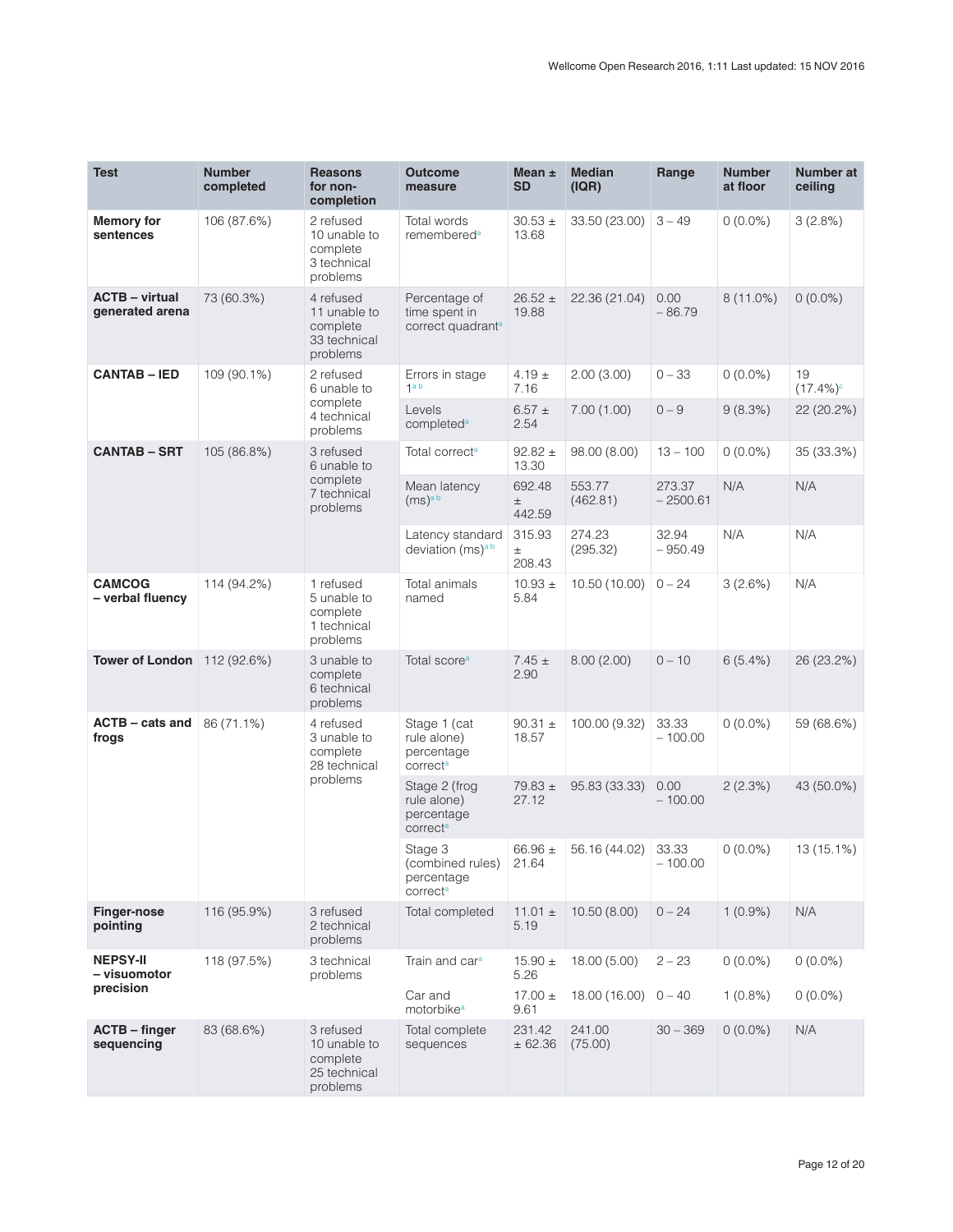| <b>Questionnaire</b>    | <b>Outcome</b><br>measure                      | <b>Number</b><br>completed | Mean $\pm$ SD      | <b>Median (IQR)</b> | Range      | <b>Number</b><br>at floor | Number at<br>ceiling |
|-------------------------|------------------------------------------------|----------------------------|--------------------|---------------------|------------|---------------------------|----------------------|
| <b>Short ABS</b>        | Total score <sup>a</sup>                       | 118 (95.2%)                | $79.03 \pm 19.73$  | 84.00 (28.50)       | $28 - 112$ | $0(0.0\%)$                | $0(0.0\%)$           |
|                         | Personal self-<br>sufficiency <sup>a</sup>     | 119 (96.0%)                | $28.91 \pm 4.55$   | 30.00(6.00)         | $14 - 33$  | $0(0.0\%)$                | $31(26.1\%)$         |
|                         | Community self-<br>sufficiency                 | 119 (96.0%)                | $27.74 \pm 10.36$  | 29.00 (15.00)       | $4 - 47$   | $0(0.0\%)$                | $0(0.0\%)$           |
|                         | Personal-social<br>responsibility <sup>a</sup> | 119 (96.0%)                | $22.53 \pm 6.49$   | 23.00 (10.00)       | $7 - 32$   | $0(0.0\%)$                | $5(4.2\%)$           |
| <b>DLD</b> <sup>b</sup> | Sum of cognitive<br>score <sup>a</sup>         | 114 (91.9%)                | $7.57 \pm 8.40$    | 4.00(11.00)         | $0 - 39$   | $0(0.0\%)$                | 23 (20.2%)           |
|                         | Sum of social<br>scores <sup>a</sup>           | 118 (95.2%)                | $9.32 \pm 6.85$    | 8.50(8.00)          | $0 - 31$   | $0(0.0\%)$                | 9(7.6%)              |
| <b>OMQ</b>              | Total score                                    | 119 (96.0%)                | $74.82 \pm 18.43$  | 75.00 (23.00)       | $33 - 120$ | $0(0.0\%)$                | $0(0.0\%)$           |
| <b>BRIEF-A</b>          | Total score                                    | 113 (91.1%)                | $121.03 \pm 26.27$ | 121.00 (31.00)      | $71 - 191$ | $0(0.0\%)$                | $0(0.0\%)$           |
|                         | Behavioural<br>regulation index <sup>a</sup>   | 117 (94.4%)                | $50.75 \pm 12.32$  | 49.00 (17.00)       | $31 - 82$  | $0(0.0\%)$                | $0(0.0\%)$           |
|                         | Metacognition<br>index                         | 113 (91.1%)                | $70.55 \pm 16.71$  | 70.00 (18.00)       | $40 - 116$ | $0(0.0\%)$                | $2(1.8\%)$           |

<span id="page-12-0"></span>Table 7. Summary of results from informant questionnaires for adults aged 16–35. a Significantly deviated from normality using Shapiro-Wilk test (P<0.010), **b** higher scores indicate poorer abilities.

Table 8. Comparing cognitive test scores between males and females for adults aged 16-35. All group comparisons used Mann Whitney U tests aside from <sup>a</sup> when Student's t-tests were used as data did not deviate from normality.

|                                                                 | Mean $\pm$ SD       |                     |                 | <b>Median (IQR)</b> |       |
|-----------------------------------------------------------------|---------------------|---------------------|-----------------|---------------------|-------|
|                                                                 | <b>Males</b>        | <b>Females</b>      | <b>Males</b>    | <b>Females</b>      | p     |
| KBIT-2 verbal score <sup>a</sup>                                | $31.75 \pm 13.68$   | $38.20 \pm 18.87$   | 32.00 (16.00)   | 38.00 (28.00)       | 0.034 |
| <b>KBIT-2 non-verbal score</b>                                  | $14.97 \pm 6.90$    | $15.00 \pm 6.95$    | 16.00 (7.00)    | 16.00 (7.00)        | 0.845 |
| PAL first trial memory score                                    | $10.04 \pm 5.17$    | $10.39 \pm 6.12$    | 10.00(7.00)     | 12.50 (11.00)       | 0.444 |
| <b>PAL levels completed</b>                                     | $6.35 \pm 2.37$     | $6.23 \pm 2.63$     | 7.50(2.00)      | 8.00(3.50)          | 0.806 |
| <b>CAMCOG object naming</b>                                     | $5.75 \pm 0.61$     | $5.74 \pm 0.75$     | 6.00(0.00)      | 6.00(0.00)          | 0.702 |
| <b>CAMCOG object recall</b>                                     | $1.11 \pm 1.34$     | $1.26 \pm 1.49$     | 1.00(2.00)      | 1.00(2.00)          | 0.657 |
| <b>CAMCOG object recognition</b>                                | $4.07 \pm 1.72$     | $4.51 \pm 1.45$     | 4.50(4.00)      | 5.00(2.00)          | 0.207 |
| <b>CAMCOG</b> orientation                                       | $9.18 \pm 3.59$     | $10.10 \pm 3.29$    | 11.00 (6.00)    | 12.00 (3.00)        | 0.086 |
| Object memory immediate                                         | $10.30 \pm 2.48$    | $10.39 \pm 3.15$    | 11.00 (3.00)    | 11.00(2.00)         | 0.367 |
| Object memory delayed                                           | $5.91 \pm 1.15$     | $5.79 \pm 1.65$     | 6.00(2.00)      | 6.00(2.00)          | 0.664 |
| <b>Memory for sentences</b>                                     | $29.16 \pm 13.33$   | $31.80 \pm 14.00$   | 33.00 (22.00)   | 34.00 (24.00)       | 0.267 |
| <b>IED errors stage 1</b>                                       | $3.62 \pm 6.12$     | $4.72 \pm 8.01$     | 1.50(3.00)      | 2.00(3.00)          | 0.874 |
| <b>IED levels complete</b>                                      | $6.88 \pm 2.28$     | $6.28 \pm 2.74$     | 7.00(1.00)      | 7.00(0.50)          | 0.212 |
| <b>SRT</b> total correct                                        | $92.53 \pm 15.24$   | $93.12 \pm 11.13$   | 98.00 (8.50)    | 98.00 (7.50)        | 0.478 |
| <b>SRT</b> mean latency (ms)                                    | $708.70 \pm 517.62$ | $675.95 \pm 354.58$ | 491.76 (485.52) | 590.04 (442.00)     | 0.497 |
| <b>SRT latency standard deviation (ms)</b>                      | 293.94 ± 199.77     | $338.34 \pm 216.53$ | 244.95 (300.57) | 319.94 (300.64)     | 0.290 |
| <b>CAMCOG verbal fluency<sup>a</sup></b>                        | $10.52 \pm 6.02$    | $11.33 \pm 5.68$    | 10.00 (10.00)   | 12.00 (8.00)        | 0.462 |
| <b>Tower of London</b>                                          | $7.64 \pm 2.70$     | $7.27 \pm 3.08$     | 8.00(2.00)      | 9.00(3.00)          | 0.879 |
| <b>Cats and frogs Stage 1</b>                                   | $87.60 \pm 21.42$   | $92.89 \pm 15.18$   | 100.00 (18.18)  | 100.00 (8.33)       | 0.284 |
| <b>Cats and frogs Stage 2</b>                                   | $80.36 \pm 27.45$   | $79.33 \pm 27.11$   | 91.67 (33.33)   | 100.00 (41.25)      | 0.952 |
| <b>Cats and frogs Stage 3</b>                                   | $65.49 \pm 20.03$   | $68.37 \pm 23.22$   | 54.86 (35.79)   | 59.43 (48.00)       | 0.497 |
| Finger nose pointing <sup>a</sup>                               | $10.88 \pm 5.48$    | $11.14 \pm 4.94$    | 11.00(8.00)     | 10.00(8.00)         | 0.790 |
| <b>NEPSY-II visuomotor precision</b><br>train and car           | $15.83 \pm 4.97$    | $15.97 \pm 5.57$    | 18.00 (5.00)    | 18.00 (5.00)        | 0.528 |
| NEPSY-II visuomotor precision car<br>and motorbike <sup>a</sup> | $17.38 \pm 9.83$    | $16.63 \pm 9.46$    | 18.00 (17.00)   | 18.00 (15.00)       | 0.675 |
| Finger sequencing <sup>a</sup>                                  | $238.08 \pm 65.57$  | $225.23 + 59.31$    | 250.50 (80.25)  | 241.00 (68.00)      | 0.352 |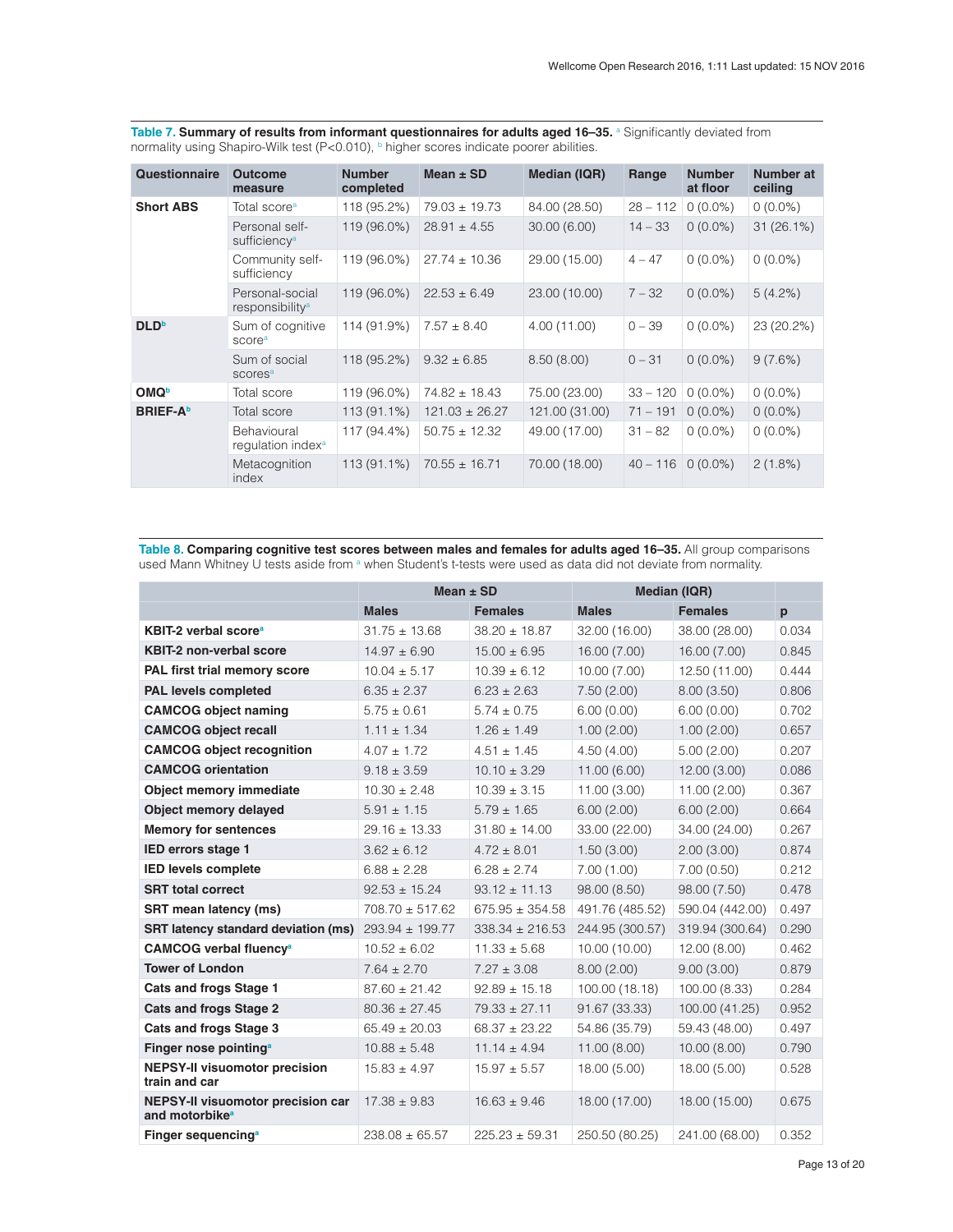<span id="page-13-0"></span>Table 9. Comparing informant scores between males and females for adults aged 16-35. All group comparisons used Mann Whitney U tests aside from a when Student's t-tests were used as data did not deviate from normality.

|                                                             |                    | Mean $\pm$ SD      | <b>Median (IQR)</b> |                |       |
|-------------------------------------------------------------|--------------------|--------------------|---------------------|----------------|-------|
|                                                             | <b>Males</b>       | <b>Females</b>     | <b>Males</b>        | <b>Females</b> | p     |
| <b>Short ABS Total score</b>                                | $77.69 \pm 20.34$  | $80.17 \pm 19.29$  | 79.50 (35.25)       | 84.50 (22.00)  | 0.563 |
| <b>Short ABS Personal</b><br>self-sufficiency               | $28.95 \pm 4.66$   | $28.88 \pm 4.48$   | 31.00 (7.00)        | 30.00 (4.00)   | 0.704 |
| <b>Short ABS Community</b><br>self-sufficiency <sup>a</sup> | $27.24 \pm 10.24$  | $28.17 \pm 10.53$  | 27.00 (17.00)       | 30.00 (14.50)  | 0.625 |
| <b>Short ABS Personal-</b><br>social responsibility         | $21.84 \pm 7.01$   | $23.13 \pm 5.99$   | 22.00 (12.00)       | 25.00 (7.00)   | 0.384 |
| <b>DLD Sum of cognitive</b><br>score                        | $9.00 \pm 8.74$    | $6.28 \pm 7.95$    | 5.00 (14.00)        | 3.00(8.75)     | 0.041 |
| <b>DLD Sum of social</b><br>scores                          | $9.16 \pm 6.50$    | $9.47 \pm 7.20$    | 8.50(8.00)          | 8.50(6.50)     | 0.985 |
| <b>OMQ Total score<sup>a</sup></b>                          | $77.93 \pm 19.24$  | $72.16 \pm 17.42$  | 79.00 (26.00)       | 71.50 (20.25)  | 0.089 |
| <b>BRIEF-A Total score</b> <sup>a</sup>                     | $121.29 \pm 28.01$ | $120.81 \pm 24.98$ | 118.00 (41.00)      | 121.50 (24.25) | 0.922 |
| <b>BRIEF-A Behavioural</b><br>regulation index <sup>a</sup> | $50.83 \pm 12.59$  | $50.68 \pm 12.19$  | 49.00 (18.25)       | 49.00 (16.00)  | 0.948 |
| <b>BRIEF-A Metacognition</b><br>index <sup>a</sup>          | $71.33 \pm 18.14$  | $69.90 \pm 15.56$  | 71.00 (25.00)       | 70.00 (15.50)  | 0.653 |

**Table 10. Correlations between cognitive test outcome scores and age across adults aged 16–35.** Values given are correlation coefficients (p values); \*p<0.05, \*\*p<0.01, \*\*\*p<0.001. All correlations used were Spearman's rho apart from <sup>a</sup> when Pearson's correlation was used as data do not deviate from normality. Values in italics represent correlation coefficients greater than 0.50.

|                                             | KBIT-2<br>verbal<br>score | KBIT-2<br>non-<br>verbal<br>score | <b>PAL</b><br>first trial<br>memory<br>score | <b>Object</b><br>memory<br>immediate | <b>Object</b><br>memory<br>delayed | <b>Memory for</b><br>sentences | Arena                    | <b>IED</b><br>levels<br>complete | <b>SRT</b><br>mean<br>latency | <b>SRT</b><br>latency<br>standard<br>deviation |
|---------------------------------------------|---------------------------|-----------------------------------|----------------------------------------------|--------------------------------------|------------------------------------|--------------------------------|--------------------------|----------------------------------|-------------------------------|------------------------------------------------|
| KBIT-2 verbal -<br>score                    |                           | $0.651***$<br>(<0.001)            | $0.581***$<br>(<0.001)                       | $0.488***$<br>(<0.001)               | $0.394***$<br>(<0.001)             | $0.827***$<br>(<0.001)         | 0.133<br>(0.262)         | $0.409***$<br>(<0.001)           | $-0.506***$<br>(<0.001)       | $-0.583***$<br>(<0.001)                        |
| KBIT-2 non-<br>verbal score                 |                           |                                   | $0.636***$<br>(<0.001)                       | $0.448***$<br>(<0.001)               | $0.460***$<br>(<0.001)             | $0.510***$<br>(<0.001)         | $0.243*$<br>(0.039)      | $0.387***$<br>(<0.001)           | $-0.530***$<br>(<0.001)       | $-0.533***$<br>(<0.001)                        |
| <b>PAL first</b><br>trial memory<br>score   |                           |                                   |                                              | $0.522***$<br>(<0.001)               | $0.450***$<br>(<0.001)             | $0.467***$<br>(<0.001)         | 0.171<br>(0.157)         | $0.392***$<br>(<0.001)           | $-0.489***$<br>(<0.001)       | $-0.614***$<br>(<0.001)                        |
| <b>Object</b><br>memory<br>immediate        |                           |                                   |                                              |                                      | $0.536***$<br>(<0.001)             | $0.342***$<br>(<0.001)         | 0.043<br>(0.728)         | $0.220*$<br>(0.027)              | $-0.358***$<br>(<0.001)       | $-0.405***$<br>(<0.001)                        |
| Object<br>memory<br>delayed                 |                           |                                   |                                              |                                      |                                    | $0.264**$<br>(0.008)           | 0.115<br>(0.353)         | 0.174<br>(0.083)                 | $-0.238*$<br>(0.020)          | $-0.250*$<br>(0.014)                           |
| <b>Memory for</b><br>sentences              |                           |                                   |                                              |                                      |                                    |                                | 0.172<br>(0.155)         | $0.256*$<br>(0.011)              | $-0.387***$<br>(<0.001)       | $-0.391***$<br>(<0.001)                        |
| Arena                                       | ۰                         |                                   | $\overline{a}$                               | $\overline{\phantom{a}}$             | $\sim$                             | $\overline{\phantom{m}}$       | ٠                        | 0.108<br>(0.371)                 | $-0.265*$<br>(0.028)          | $-0.223$<br>(0.065)                            |
| <b>IED levels</b><br>complete               |                           |                                   |                                              |                                      |                                    |                                |                          |                                  | $-0.288**$<br>(0.004)         | $-0.366***$<br>(<0.001)                        |
| <b>SRT</b> mean<br>latency                  |                           |                                   |                                              | $\overline{\phantom{a}}$             |                                    | ٠                              | $\overline{\phantom{a}}$ |                                  |                               | $0.888***$<br>(<0.001)                         |
| <b>SRT latency</b><br>standard<br>deviation |                           |                                   |                                              |                                      |                                    |                                |                          |                                  |                               |                                                |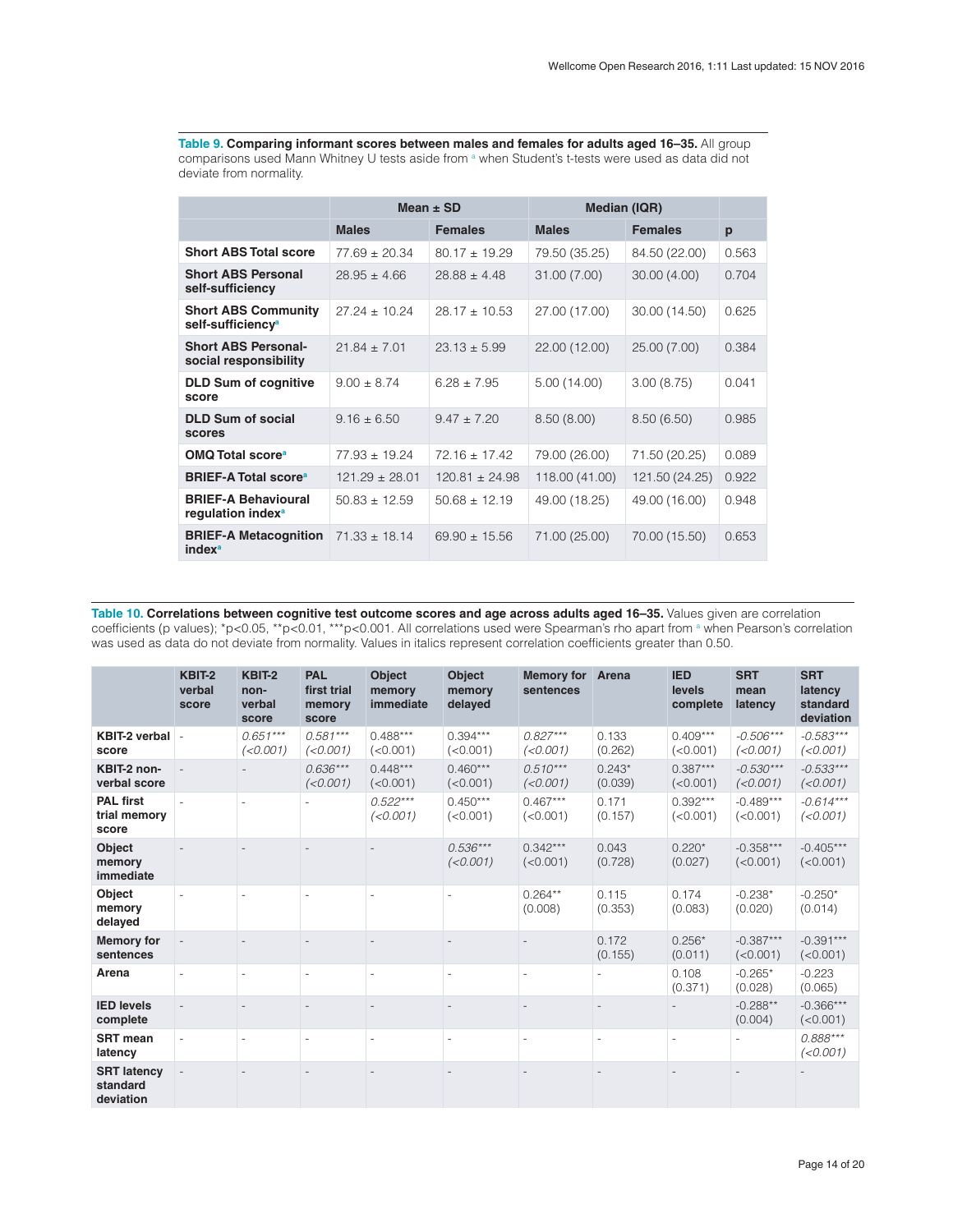|                                                                    | <b>Verbal</b><br>fluency     | <b>Tower of</b><br>London | <b>Cats and</b><br>frogs<br>Stage 3 | Finger<br>nose<br>pointing            | <b>NEPSY-II</b><br>visuomotor<br>precision<br>train and<br>car | <b>NEPSY-II</b><br>visuomotor<br>precision<br>car and<br>motorbike | <b>Finger</b><br>sequencing | Age                 |
|--------------------------------------------------------------------|------------------------------|---------------------------|-------------------------------------|---------------------------------------|----------------------------------------------------------------|--------------------------------------------------------------------|-----------------------------|---------------------|
| KBIT-2<br>verbal score                                             | $0.694***$<br>$(<0.001)^a$   | $0.429***$<br>(<0.001)    | $0.568***$<br>(<0.001)              | $0.592***$<br>$(<0.001)^a$            | $0.407***$<br>(<0.001)                                         | $0.515***$<br>(<0.001)                                             | $0.375***$<br>$(<0.001)^a$  | 0.040<br>(0.662)    |
| KBIT-2 non-<br>verbal score                                        | $0.503***$<br>(<0.001)       | $0.380***$<br>(<0.001)    | $0.541***$<br>(<0.001)              | $0.563***$<br>(<0.001)                | $0.323***$<br>(<0.001)                                         | $0.502***$<br>(<0.001)                                             | $0.490***$<br>(<0.001)      | $-0.107$<br>(0.240) |
| <b>PAL first</b><br>trial memory<br>score                          | $0.442***$<br>(<0.001)       | $0.522***$<br>(<0.001)    | $0.495***$<br>(<0.001)              | $0.584***$<br>(<0.001)                | $0.468***$<br>(<0.001)                                         | $0.539***$<br>(<0.001)                                             | $0.334**$<br>(0.003)        | $-0.181$<br>(0.060) |
| Object<br>memory<br>immediate                                      | $0.430***$<br>(<0.001)       | $0.261***$<br>(0.008)     | $0.277*$<br>(0.012)                 | $0.385***$<br>(<0.001)                | $0.207*$<br>(0.032)                                            | $0.380***$<br>(<0.001)                                             | $0.250*$<br>(0.027)         | 0.038<br>(0.692)    |
| Object<br>memory<br>delayed                                        | $0.281**$<br>(0.003)         | $0.298**$<br>(0.002)      | $0.302**$<br>(0.006)                | $0.291**$<br>(0.002)                  | $0.341***$<br>(<0.001)                                         | $0.428***$<br>(<0.001)                                             | 0.121 (0.293)               | 0.002<br>(0.980)    |
| <b>Memory for</b><br>sentences                                     | $0.593***$<br>(<0.001)       | $0.229*$<br>(0.022)       | $0.482***$<br>(<0.001)              | $0.373***$<br>(<0.001)                | $0.226*$<br>(0.020)                                            | $0.334***$<br>(<0.001)                                             | $0.334**$<br>(0.002)        | $-0.089$<br>(0.360) |
| Arena                                                              | 0.149<br>(0.214)             | $-0.047$<br>(0.699)       | 0.066<br>(0.598)                    | 0.126<br>(0.288)                      | $-0.010$<br>(0.934)                                            | 0.075(0.526)                                                       | $0.284*$<br>(0.017)         | $-0.005$<br>(0.968) |
| <b>IED levels</b><br>complete                                      | $0.372***$<br>(<0.001)       | $0.302**$<br>(0.002)      | $0.305**$<br>(0.006)                | $0.406***$<br>(<0.001)                | $0.241*$<br>(0.012)                                            | $0.286**$<br>(0.003)                                               | 0.194 (0.085)               | $-0.048$<br>(0.621) |
| <b>SRT</b> mean<br>latency                                         | $-0.426***$<br>(<0.001)      | $-0.271**$<br>(0.006)     | $-0.406***$<br>(<0.001)             | $-0.539***$<br>(<0.001)               | $-0.296**$<br>(0.002)                                          | $-0.402***$<br>(<0.001)                                            | $-0.628***$<br>(<0.001)     | 0.115<br>(0.239)    |
| <b>SRT latency</b><br>standard<br>deviation                        | $-0.472***$<br>(<0.001)      | $-0.433***$<br>(<0.001)   | $-0.485***$<br>(<0.001)             | $-0.572***$<br>(<0.001)               | $-0.320**$<br>(0.001)                                          | $-0.438***$<br>(<0.001)                                            | $-0.608***$<br>(<0.001)     | 0.036<br>(0.714)    |
| Verbal<br>fluency                                                  |                              | $0.331***$<br>(<0.001)    | $0.391***$<br>(<0.001)              | $0.600***$<br>$(<0.001)$ <sup>a</sup> | $0.461***$<br>(<0.001)                                         | $0.476***$<br>(<0.001)                                             | $0.428***$<br>$(<0.001)^a$  | $-0.059$<br>(0.529) |
| <b>Tower of</b><br>London                                          | $\overline{\phantom{m}}$     | $\overline{\phantom{m}}$  | $0.235*$<br>(0.034)                 | $0.389***$<br>(<0.001)                | $0.410***$<br>(<0.001)                                         | $0.505***$<br>(<0.001)                                             | $0.343**$<br>(0.002)        | $-0.024$<br>(0.797) |
| <b>Cats and</b><br>frogs Stage<br>3                                | $\qquad \qquad \blacksquare$ |                           |                                     | $0.379***$<br>(<0.001)                | $0.311***$<br>(0.004)                                          | $0.360**$<br>(0.001)                                               | $0.252*$<br>(0.030)         | 0.029<br>(0.792)    |
| <b>Finger nose</b><br>pointing                                     | $\overline{\phantom{a}}$     | $\overline{\phantom{m}}$  | $\overline{\phantom{m}}$            | $\frac{1}{2}$                         | $0.530***$<br>(<0.001)                                         | $0.524***$<br>(<0.001)                                             | $0.586***$<br>$(<0.001)^a$  | $-0.083$<br>(0.373) |
| <b>NEPSY-II</b><br>visuomotor<br>precision<br>train and car        |                              |                           | $\overline{\phantom{a}}$            | $\qquad \qquad -$                     |                                                                | $0.701***$<br>(<0.001)                                             | $0.383***$<br>(<0.001)      | $-0.043$<br>(0.637) |
| <b>NEPSY-II</b><br>visuomotor<br>precision<br>car and<br>motorbike |                              |                           |                                     |                                       |                                                                |                                                                    | $0.376***$<br>(<0.001)      | $-0.014$<br>(0.877) |
| Finger<br>sequencing                                               |                              |                           |                                     |                                       |                                                                |                                                                    |                             | $-0.061$<br>(0.583) |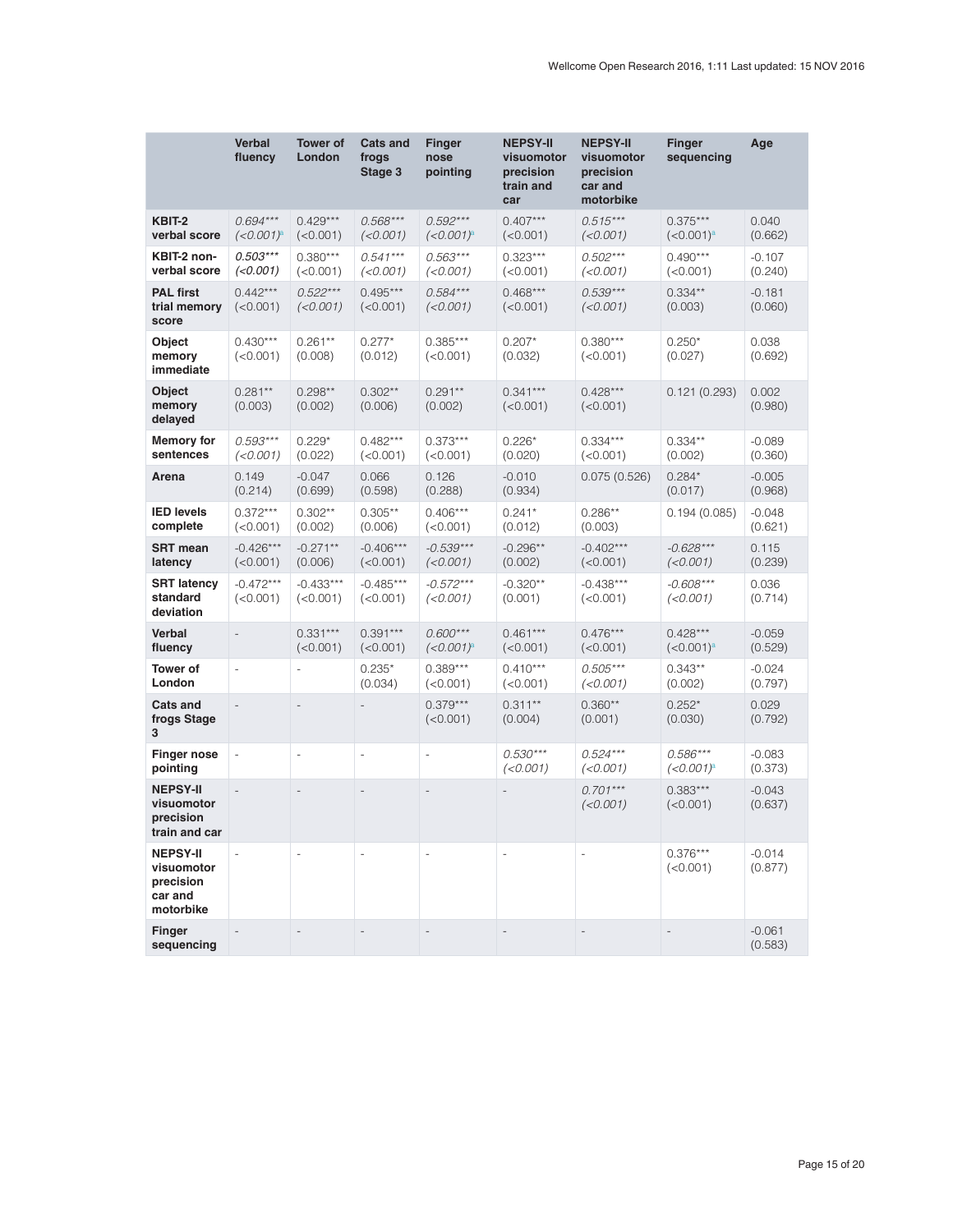<span id="page-15-0"></span>Table 11. Correlations between cognitive test outcome scores and age across adults aged 16-35. Values given are correlation coefficients (p values); \*p<0.05, \*\*p<0.01, \*\*\*p<0.001. All correlations used were Spearman's rho apart from <sup>a</sup> when Pearson's correlation was used as data do not deviate from normality. Values in italics represent correlation coefficients greater than 0.50.

|                                                           | <b>Short ABS</b><br><b>Personal</b><br>self-<br>sufficiency | <b>Short ABS</b><br><b>Community self-</b><br>sufficiency | <b>Short ABS</b><br><b>Personal-social</b><br>responsibility | <b>OMQ</b><br><b>Total</b><br>score    | <b>BRIEF-A</b><br><b>Behavioural</b><br>regulation<br>index | <b>BRIEF-A</b><br><b>Metacognition</b><br>index | Age                 |
|-----------------------------------------------------------|-------------------------------------------------------------|-----------------------------------------------------------|--------------------------------------------------------------|----------------------------------------|-------------------------------------------------------------|-------------------------------------------------|---------------------|
| <b>Short ABS</b><br><b>Personal self-</b><br>sufficiency  |                                                             |                                                           | $0.719***$ (<0.001) $0.687***$ (<0.001)                      | $-0.426***$<br>(< 0.001)               | $-0.380***$<br>(<0.001)                                     | $-0.549***$ (<0.001)                            | 0.111<br>(0.230)    |
| <b>Short ABS</b><br><b>Community self-</b><br>sufficiency |                                                             |                                                           | $0.762***$ (<0.001)                                          | $-0.535***$<br>$(<0.001)$ <sup>a</sup> | $-0.457***$<br>(<0.001)                                     | $-0.669***$ (<0.001) <sup>a</sup>               | 0.162<br>(0.077)    |
| <b>Short ABS</b><br>Personal-social<br>responsibility     |                                                             |                                                           |                                                              | $-0.631***$<br>(<0.001)                | $-0.572***$<br>(<0.001)                                     | $-0.731***$ (<0.001)                            | 0.087<br>(0.346)    |
| <b>OMQ Total score</b>                                    | $\overline{\phantom{a}}$                                    |                                                           |                                                              |                                        | $0.488***$<br>(<0.001)                                      | $0.741***$ (<0.001) <sup>a</sup>                | $-0.122$<br>(0.187) |
| <b>BRIEF-A</b><br><b>Behavioural</b><br>regulation index  |                                                             |                                                           |                                                              |                                        |                                                             | $0.643***$ (<0.001)                             | 0.070<br>(0.452)    |
| <b>BRIEF-A</b><br><b>Metacognition</b><br>index           |                                                             |                                                           |                                                              |                                        |                                                             |                                                 | $-0.125$<br>(0.187) |

Non-verbal age-adjusted IQ scores had lower floor effects than verbal IQ scores for all groups.

Females aged 16–35 years performed better than males on general verbal abilities, and also showed better cognitive abilities as assessed by the DLD cognitive domain. We identified clusters of cognitive test scores within our battery relating to visuospatial memory, motor coordination, language abilities, and processing speed / sustained attention.

Our results show a wide range of individuals' cognitive abilities, and suggest our battery is suitable for a wide range of adults with DS. Our future studies will use our baseline results presented here to investigate cognitive abilities and changes in cognitive abilities associated with ageing and dementia. Individual differences in the dementia phenotype and cognitive profiles of people with DS emphasises the importance of studying factors contributing towards these variations ([Karmiloff-Smith](#page-18-0) *et al.*, 2016). We will also investigate factors including genetic, medical and socioeconomic variations that may be associated with these abilities. We hope our results will help identify risk and protective factors for the development of dementia in people with DS, and factors relating to baseline cognitive abilities. This will aid identifying relevant potential mechanisms and predictive phenotypes, and may help to inform interventions that can influence developmental trajectories.

# Final test and outcome selection

Many of the tests within our battery show a range of scores with low floor and ceiling effects and high validity, as determined by exploring relationships between outcomes in Cohort 2. However, several tests within our battery may have limited use based on our study aims. Firstly, the CAMCOG incidental memory test may not be useful, with high floor effects for the recall score for all groups. Future longitudinal studies will determine if this is a useful test to assess cognitive decline within individuals. Secondly, a previous pilot study suggested the virtual generated arena is not useful in older adults ([Sinai & Strydom, unpublished observations\)](#page-19-0), and our current analyses showed that for younger adults the test scores showed limited correlations with other task measures. Further, both the mean and median times spent in the correct quadrant were approximately 25%, and as individuals should spend 25% of their time in the correct quadrant by chance alone this suggests this measure is not useful.

As expected, when converting raw scores on the KBIT-2 to age-dependent IQ scores we found high floor effects across all participant groups. IQ score floor effects were lower for non-verbal IQ than verbal IQ in all our groups. Age-dependent non-verbal IQ scores may therefore be more useful than verbal IQ scores for future studies, and also offer an advantage if comparing individuals or studies across language groups.

The ideal test and outcome measure to use in neuropsychological research depends upon the cognitive ability of interest, the specific research question and population assessed, in addition to floor/ceiling effects and the spread of results observed. Within different age cohorts and for our different research questions different tests and outcome measures will therefore be useful, in particular as score ranges and floor and ceiling effects varied across groups (e.g. to assess cognitive decline then outcomes with low floor effects prior to the onset of decline are essential). For several cognitive tasks within our battery, in particular the CANTAB tasks, there are multiple outcome measures, and we have identified those outcomes that will be most useful in our future studies (see [Box 1](#page-16-0)).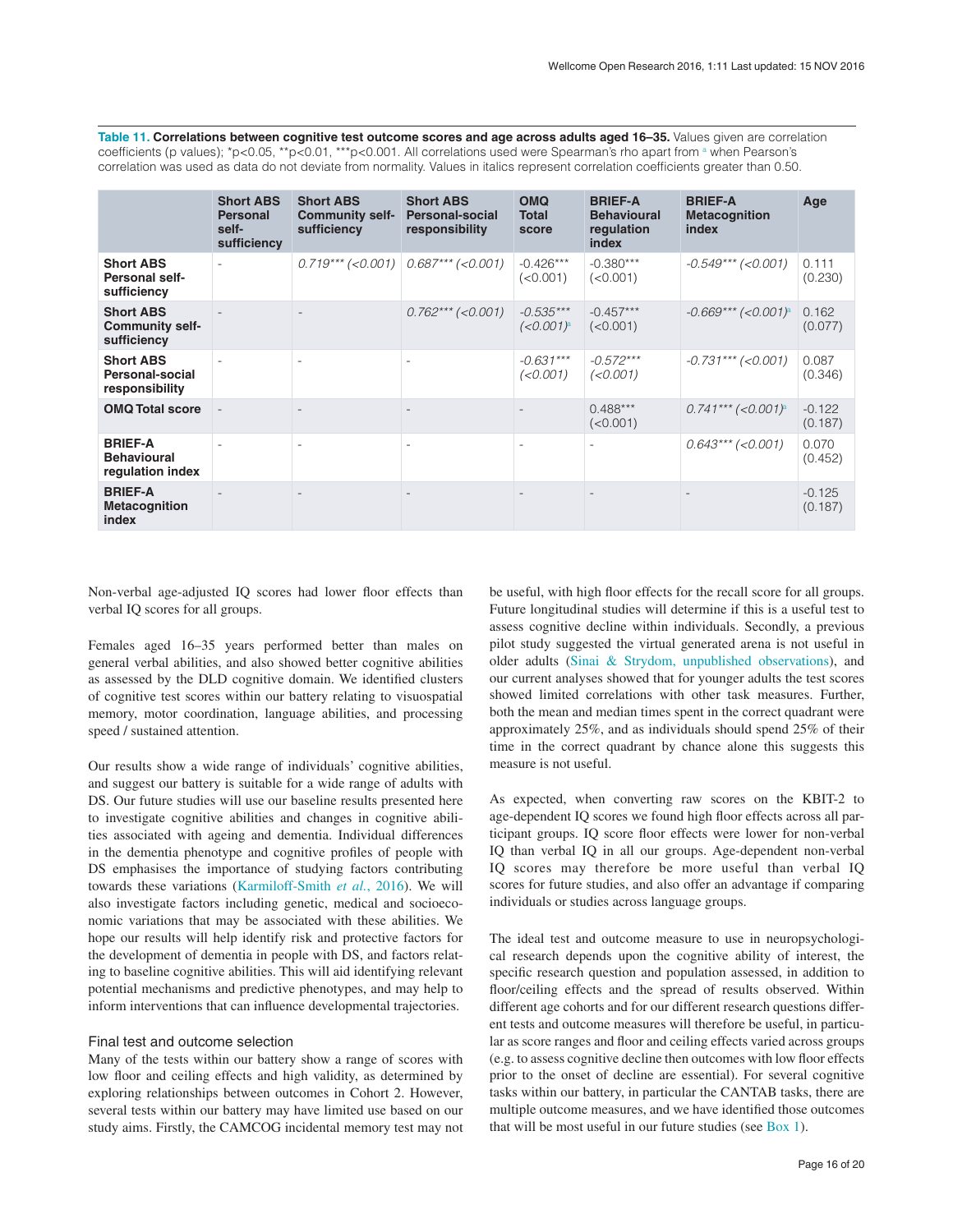<span id="page-16-0"></span>

| Box 1. Ideal outcome measures to use in future studies |                               |                                                                                                                                                          |  |  |  |  |  |
|--------------------------------------------------------|-------------------------------|----------------------------------------------------------------------------------------------------------------------------------------------------------|--|--|--|--|--|
|                                                        |                               |                                                                                                                                                          |  |  |  |  |  |
| <b>Test</b>                                            | <b>Outcome measure</b>        | <b>Comments</b>                                                                                                                                          |  |  |  |  |  |
| PAL                                                    | First trial memory<br>score   | Ideal for younger adults as wide range with no ceiling<br>effect                                                                                         |  |  |  |  |  |
|                                                        | Number of stages<br>complete  | Ideal for older adults as small floor effect                                                                                                             |  |  |  |  |  |
| <b>IED</b>                                             | Number of stages<br>completed | Ideal for younger adults as can identify subgroups who<br>can complete extra-dimensional shift and who cannot<br>pass any levels                         |  |  |  |  |  |
| <b>SRT</b>                                             | Latency standard<br>deviation | Ideal for older and younger adults to measure attention<br>as no floor or ceiling effect and accounts for individual<br>variations in motor coordination |  |  |  |  |  |
| Object memory                                          | Immediate memory<br>score     | Ideal for younger adults as small ceiling effect and<br>wide range of scores                                                                             |  |  |  |  |  |
| NEPSY-II visuomotor<br>precision                       | Car and motorbike<br>score    | Ideal for older and younger adults as wide range                                                                                                         |  |  |  |  |  |
| Cats and frogs                                         | Stage 3                       | Ideal for younger adults as small ceiling effect and can<br>identify subgroup able to follow both rules                                                  |  |  |  |  |  |

A high proportion of individuals with dementia were unable to complete any cognitive tests. For those able to undertake cognitive tasks completion rates were generally higher for table-top tasks compared to computer tasks. This suggests the use of some longer computer tasks may not be suitable for an older population at risk for dementia, and instead may need to be replaced with traditional table-top tasks and informant questionnaires. We also noted that in many adults with dementia and in some adults aged 36+ years without dementia attention levels appeared to negatively affect task performance. A similar observation was made by [Sinai](#page-19-0) *et al.* [\(2016\),](#page-19-0) and future test batteries should account for this.

Finally, during data collection we found some questions within two of the informant questionnaires used, the BRIEF-A and OMQ, were often unsuitable for older adults and those with more severe IDs. As a result, we developed a new informant questionnaire, the Cognitive Scale for Down Syndrome (CS-DS), to assess cognitive abilities in people with DS, focusing on executive function, memory and language abilities. This questionnaire showed high reliability and validity (Startin *et al.*[, 2016a\)](#page-19-0).

# Validity of the test battery

The majority of cognitive test scores correlated well with all other cognitive test scores in adults aged 16–35. It has previously been proposed that cognitive measures are more highly correlated in those with lower compared to higher IQs [\(Detterman & Daniel,](#page-19-0)  [1989\)](#page-18-0). The high correlations between test scores and KBIT-2 raw scores indicate that higher general abilities are related to better individual task performance, and it has similarly been suggested the high variability in neurocognitive task performance in people with DS is due to variability in IQ ([de Sola](#page-18-0)  *et al.*[, 2015\)](#page-18-0). Further, [de Sola](#page-18-0) *et al.* (2015) and [Liogier d'Ardhuy](#page-18-0)  *et al.* [\(2015\)](#page-18-0) found better task performance in individuals with higher IQs.

To determine clusters of related cognitive outcomes in adults aged 16–35 before the onset of cognitive decline we examined correlational coefficients of 0.50 and above. We identified the presence of clusters relating to visuospatial memory, motor coordination, language abilities, and sustained attention/processing speed. These results suggest the presence of related cognitive abilities in this population that could inform further development of outcome measures.

# Effect of sex on task performance

We found females scored higher for KBIT-2 verbal scores and for informant report for the DLD cognitive domain than males in adults aged 16–35 years. Previous studies have also reported higher linguistic abilities in females compared to males ([de Sola](#page-18-0) *et al.*, 2015; [Liogier d'Ardhuy](#page-18-0) *et al.*, 2015), in addition to better performance on tasks of memory, executive function and attention (including the PAL and SRT) [\(de Sola](#page-18-0) *et al.*, 2015) and higher functional abilities [\(Lund, 1988;](#page-18-0) Määttä *et al.*[, 2006](#page-18-0)). The effect of gender on cognitive and functional abilities in DS requires further study.

# Possible effect of cognitive decline and ageing on task performance

We found no significant correlations with age and cognitive test outcomes or informant questionnaire scores in adults aged 16–35. Performance was however generally poorer in adults aged 36+ compared to those aged 16–35. Our future analyses will focus on the impact of cognitive decline and ageing on abilities in individuals with DS.

Previous studies have confirmed poorer performance on many of the cognitive tasks within our battery for adults with cognitive decline or dementia compared to those with no decline ([Adams](#page-18-0) [& Oliver, 2010;](#page-18-0) Ball *et al.*[, 2008;](#page-18-0) [Oliver](#page-19-0) *et al.*, 2005; [Sinai](#page-19-0) *et al.*, [2016](#page-19-0)). Previous studies have also found poorer performance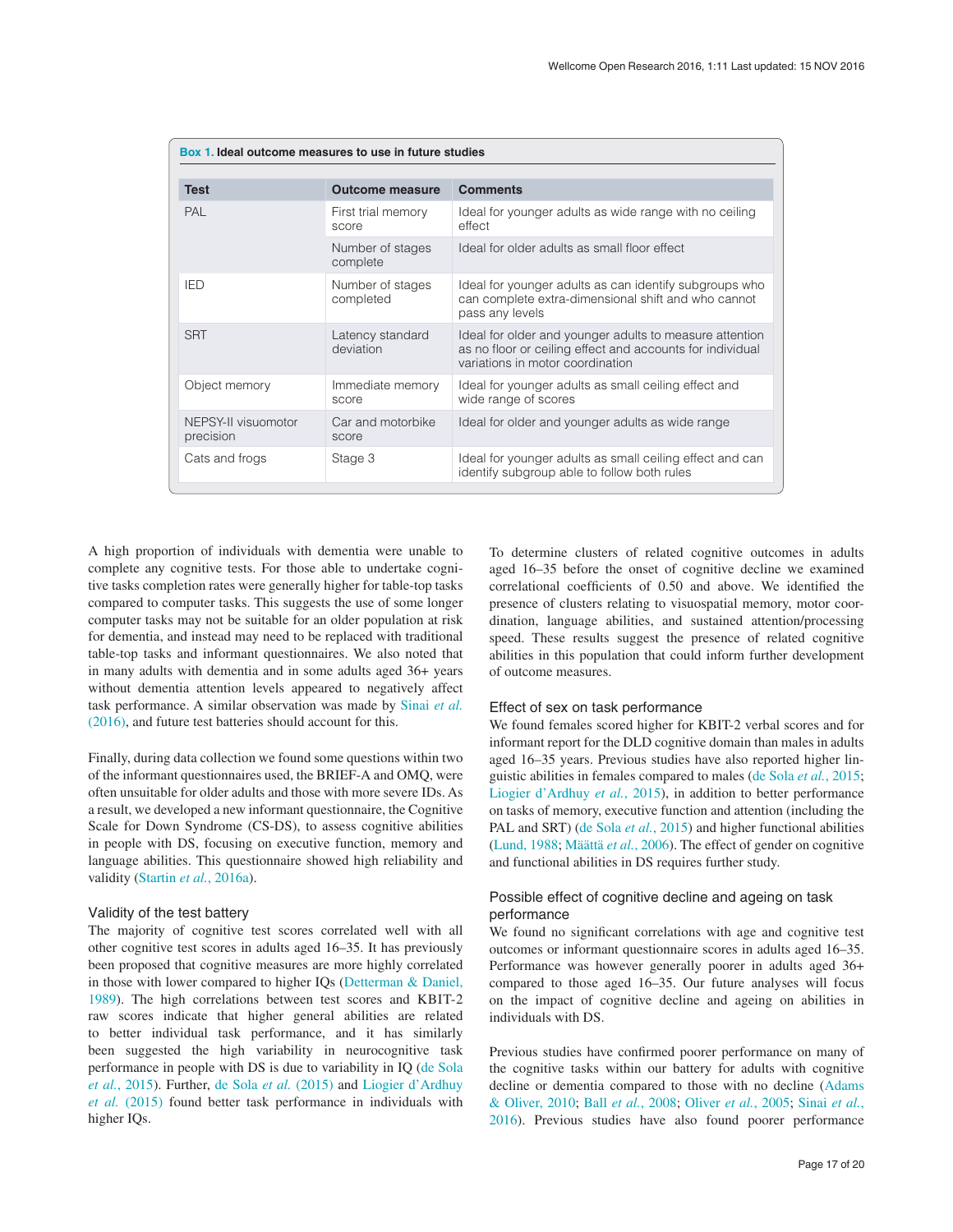<span id="page-17-0"></span>associated with ageing in DS for the PAL ([Crayton](#page-18-0) *et al.*, 1998; [Oliver](#page-19-0) *et al.*, 2005) and Tower of London ([Ghezzo](#page-18-0) *et al.*, 2014). These results suggest our battery should be sensitive to the presence of dementia and many of our tasks may be useful for predicting and tracking cognitive decline. Cognitive abilities and changes in these individuals over the course of our longitudinal study will be of particular interest when determining the effects of age-related and dementia-related changes in cognition.

# Strengths and limitations

A major strength of our study and analyses is the large sample size, including a wide variety of ages and ID severities, and both those with and without a clinical diagnosis of dementia. We recruited individuals from a variety of settings, including volunteers and local ID clinical teams, suggesting our sample should be representative of individuals with DS in the UK.

Our results suggest the majority of our tasks have high completion rates for adults who do not have a diagnosis of dementia, with test scores showing a wide range and select outcomes showing low floor and ceiling effects. The battery will therefore be largely suitable for further analyses to assess cognitive decline, dementia, ageing, and baseline cognitive abilities in adults with DS.

For adults with a diagnosis of dementia completion rates were much lower however, although this population will always be difficult to assess with psychometric tests. For adults unable to complete any of the tasks in the battery informant ratings of abilities are invaluable, although further work is needed to determine the relationships between cognitive test scores and informant measure outcomes. A further limitation lies with the use of KBIT-2 IQ scores, which showed a high number of individuals at floor level, similar to other IQ tests in this population. For this reason we chose to use raw scores as the main outcome for the KBIT-2.

# **Conclusion**

We report a cognitive battery and related informant measures to assess general abilities, memory, executive function, and motor coordination abilities in individuals with DS. We assessed participants with a range of ages and abilities, and our results suggest the battery is suitable for the majority of adults with DS. Many test outcomes showed a range of scores with low floor and ceiling

effects. This battery will be used in our future studies to assess factors influencing individual differences in cognitive decline, dementia, ageing, and baseline cognitive abilities in adults with DS.

# **Data availability**

*Figshare:* Raw scores for KBIT-2 and total scores for informant questionnaires doi: [10.6084/m9.figshare.4206429.v1](http://dx.doi.org/10.6084/m9.figshare.4206429.v1) [\(Startin](#page-19-0) *et al.*, [2016b](#page-19-0)).

# Author contributions

AS conceived the adult cohort study in conjunction with LonDownS principal investigators; TA managed NHS site collaborations; CMS, SH, RH, AD, ER and NA performed data collection; CMS and AS designed the data analysis and analysed the data; CMS, SH, RH, TA and AS wrote the paper.

### Competing interests

AS has acted as an investigator for clinical trials sponsored by Roche Pharmaceuticals and consulted for Ono pharmaceuticals. He has been an adviser to the UK Down Syndrome Association and is an advisory board member of the LuMind Foundation (USA). No other authors have any competing interests to declare.

# Grant information

This work was funded by a Wellcome Trust Strategic Award (grant number: 098330/Z/12/Z) conferred upon The London Down Syndrome (LonDownS) Consortium. Our work is further supported by the Baily Thomas Charitable Fund.

*The funders had no role in study design, data collection and analysis, decision to publish, or preparation of the manuscript.*

# Acknowledgements

The authors would like to thank all the participants in this study for their time. We would like to thank Amanda Sinai for advice regarding some tasks for the battery. This research was supported by the National Institute for Health Research networks (mental health, dementias and neurology) and participating NHS trusts. We would like to thank our NHS network of sites that helped to identify participants.

# **Supplementary material**

**Supplementary File 1**. Summary table of assessments for general abilities, memory, executive function, and motor coordination, with outcomes of interest.

[Click here to access the data.](https://wellcomeopenresearch.s3.amazonaws.com/supplementary/9961/292b132f-0c4d-42c2-9d32-7c2ed36f9415.pdf)

**Supplementary File 2**. Assessment schedule for cognitive test battery.

[Click here to access the data.](https://wellcomeopenresearch.s3.amazonaws.com/supplementary/9961/bfa127f4-cb8c-4c81-8967-95238558c7aa.pdf)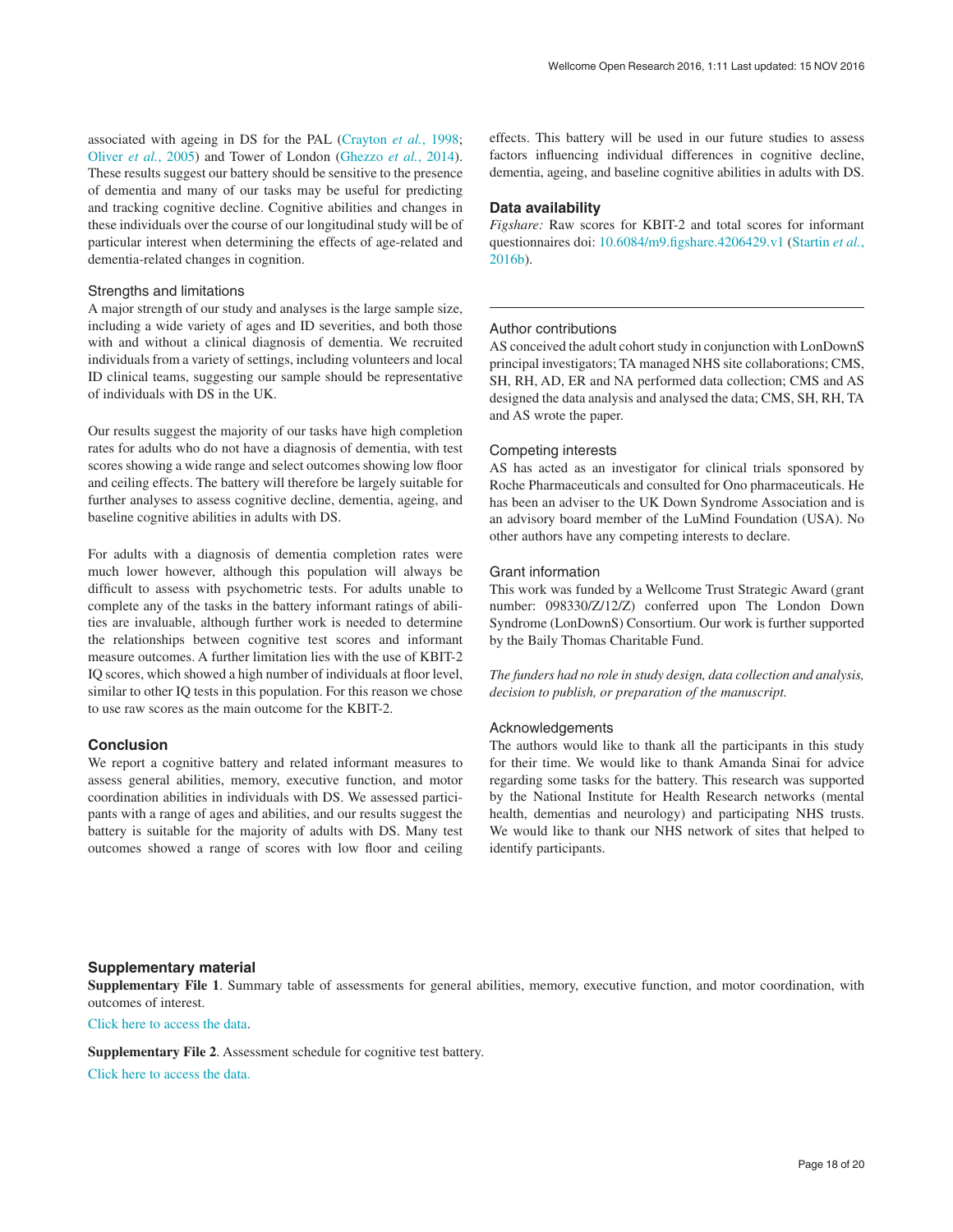<span id="page-18-0"></span>Ábrahám H, Vincze A, Veszprémi B, *et al.*: **Impaired myelination of the human hippocampal formation in Down syndrome.** *Int J Dev Neurosci.* 2012; **30**(2): 147–158.

#### **[PubMed Abstract](http://www.ncbi.nlm.nih.gov/pubmed/22155002)** | **[Publisher Full Text](http://dx.doi.org/10.1016/j.ijdevneu.2011.11.005)**

Adams D, Oliver C: **The relationship between acquired impairments of executive function and behaviour change in adults with Down syndrome.** *J Intellect Disabil Res.* 2010; **54**(5): 393–405. **[PubMed Abstract](http://www.ncbi.nlm.nih.gov/pubmed/20367747)** | **[Publisher Full Text](http://dx.doi.org/10.1111/j.1365-2788.2010.01271.x)**

Anderson JS, Nielsen JA, Ferguson MA, *et al.*: **Abnormal brain synchrony in Down Syndrome.** *Neuroimage Clin.* 2013; **2**: 703–715.

**[PubMed Abstract](http://www.ncbi.nlm.nih.gov/pubmed/24179822)** | **[Publisher Full Text](http://dx.doi.org/10.1016/j.nicl.2013.05.006)** | **[Free Full Text](http://www.ncbi.nlm.nih.gov/pmc/articles/3778249)**

Aylward EH, Li Q, Honeycutt NA, *et al.*: **MRI volumes of the hippocampus and amygdala in adults with Down's syndrome with and without dementia.** *Am J Psychiatry.* 1999; **156**(4): 564–568.

# **[PubMed Abstract](http://www.ncbi.nlm.nih.gov/pubmed/10200735)**

Baddeley A, Jarrold C: **Working memory and Down syndrome.** *J Intellect Disabil Res.* 2007; **51**(Pt 12): 925–931.

#### **[PubMed Abstract](http://www.ncbi.nlm.nih.gov/pubmed/17990999)** | **[Publisher Full Text](http://dx.doi.org/10.1111/j.1365-2788.2007.00979.x)**

Ball SL, Holland AJ, Hon J, *et al.*: **Personality and behaviour changes mark the early stages of Alzheimer's disease in adults with Down's syndrome: findings from a prospective population-based study.** *Int J Geriatr Psychiatry.* 2006; **21**(7): 661–673.

#### **[PubMed Abstract](http://www.ncbi.nlm.nih.gov/pubmed/16802281)** | **[Publisher Full Text](http://dx.doi.org/10.1002/gps.1545)**

Ball SL, Holland AJ, Treppner P, *et al.*: **Executive dysfunction and its association with personality and behaviour changes in the development of Alzheimer's disease in adults with Down syndrome and mild to moderate learning disabilities.** *Br J Clin Psychol.* 2008; **47**(Pt 1): 1–29.

#### **[PubMed Abstract](http://www.ncbi.nlm.nih.gov/pubmed/17681112)** | **[Publisher Full Text](http://dx.doi.org/10.1348/014466507X230967)**

Beacher F, Daly E, Simmons A, *et al.*: **Alzheimer's disease and Down's syndrome: an** *in vivo* **MRI study.** *Psychol Med.* 2009; **39**(4): 675–684. **[PubMed Abstract](http://www.ncbi.nlm.nih.gov/pubmed/18667098)** | **[Publisher Full Text](http://dx.doi.org/10.1017/S0033291708004054)**

Beacher F, Daly E, Simmons A, *et al.*: **Brain anatomy and ageing in nondemented adults with Down's syndrome: an** *in vivo* **MRI study.** *Psychol Med.* 2010; **40**(4): 611–619.

#### **[PubMed Abstract](http://www.ncbi.nlm.nih.gov/pubmed/19671216)** | **[Publisher Full Text](http://dx.doi.org/10.1017/S0033291709990985)**

CANTAB®: **Cambridge Neuropsychological Test Automated Battery (CANTAB®)**. Cambridge Cognition Ltd., Cambridge, UK. 2016.

Carducci F, Onorati P, Condoluci C, *et al.*: **Whole-brain voxel-based morphometry study of children and adolescents with Down syndrome.** *Funct Neurol.* 2013; **28**(1): 19–28.

**[PubMed Abstract](http://www.ncbi.nlm.nih.gov/pubmed/23731912)** | **[Free Full Text](http://www.ncbi.nlm.nih.gov/pmc/articles/3812718)**

Coppus A, Evenhuis H, Verberne GJ, *et al.*: **Dementia and mortality in persons with Down's syndrome.** *J Intellect Disabil Res.* 2006; **50**(Pt 10): 768–777. **[PubMed Abstract](http://www.ncbi.nlm.nih.gov/pubmed/16961706)** | **[Publisher Full Text](http://dx.doi.org/10.1111/j.1365-2788.2006.00842.x)**

Crayton L, Oliver C, Holland A, *et al.*: **The neuropsychological assessment of age related cognitive deficits in adults with Down's syndrome.** *J Appl Res Intellect Disabil.* 1998; **11**(3): 255–272.

### **[Publisher Full Text](http://dx.doi.org/10.1111/j.1468-3148.1998.tb00066.x)**

Dalton AJ, Mehta PD, Fedor BL, *et al.*: **Cognitive changes in memory precede those in praxis in aging persons with Down syndrome.** *J Intellect Dev Disabil.* 1999; **24**(2): 169–187.

#### **[Publisher Full Text](http://dx.doi.org/10.1080/13668259900033961)**

Davidson MC, Amso D, Anderson LC, *et al.*: **Development of cognitive control and executive functions from 4 to 13 years: evidence from manipulations of memory, inhibition, and task switching.** *Neuropsychologia.* 2006; **44**(11): 2037– 2078.

#### **[PubMed Abstract](http://www.ncbi.nlm.nih.gov/pubmed/16580701)** | **[Publisher Full Text](http://dx.doi.org/10.1016/j.neuropsychologia.2006.02.006)** | **[Free Full Text](http://www.ncbi.nlm.nih.gov/pmc/articles/1513793)**

de Sola S, de la Torre R, Sánchez-Benavides G, *et al.*: **A new cognitive evaluation battery for Down syndrome and its relevance for clinical trials.** *Front Psychol.* 2015; **6**: 708.

#### **[PubMed Abstract](http://www.ncbi.nlm.nih.gov/pubmed/26089807)** | **[Publisher Full Text](http://dx.doi.org/10.3389/fpsyg.2015.00708)** | **[Free Full Text](http://www.ncbi.nlm.nih.gov/pmc/articles/4455308)**

Dekker AD, Strydom A, Coppus AM, *et al.*: **Behavioural and psychological symptoms of dementia in Down syndrome: Early indicators of clinical Alzheimer's disease?** *Cortex.* 2015; **73**: 36–61.

#### **[PubMed Abstract](http://www.ncbi.nlm.nih.gov/pubmed/26343344)** | **[Publisher Full Text](http://dx.doi.org/10.1016/j.cortex.2015.07.032)**

Desrosiers J, Hébert R, Bravo G, *et al.*: **Upper-extremity motor co-ordination of healthy elderly people.** *Age Ageing.* 1995; **24**(2): 108–112. **[PubMed Abstract](http://www.ncbi.nlm.nih.gov/pubmed/7793331)** | **[Publisher Full Text](http://dx.doi.org/10.1093/ageing/24.2.108)**

#### Detterman DK, Daniel MH: **Correlations of mental tests with each other and with cognitive variables are highest for low IQ groups.** *Intelligence.* 1989; **13**(4): 349–359.

#### **[Publisher Full Text](http://dx.doi.org/10.1016/S0160-2896(89)80007-8)**

Edgin J: **Cognition in Down syndrome: a developmental cognitive neuroscience perspective.** *Wiley Interdiscip Rev Cogn Sci.* 2013; **4**: 307–317. **[PubMed Abstract](http://www.ncbi.nlm.nih.gov/pubmed/26304208)** | **[Publisher Full Text](http://dx.doi.org/10.1002/wcs.1221)**

Edgin JO, Mason GM, Allman MJ, *et al.*: **Development and validation of the Arizona Cognitive Test Battery for Down syndrome.** *J Neurodev Disord.* 2010; **2**(3): 149–164.

**[PubMed Abstract](http://www.ncbi.nlm.nih.gov/pubmed/21274406)** | **[Publisher Full Text](http://dx.doi.org/10.1007/s11689-010-9054-3)** | **[Free Full Text](http://www.ncbi.nlm.nih.gov/pmc/articles/3026140)**

Elfgren CI, Risberg J: **Lateralized frontal blood flow increases during fluency tasks: influence of cognitive strategy.** *Neuropsychologia.* 1998; **36**(6): 505–512. **[PubMed Abstract](http://www.ncbi.nlm.nih.gov/pubmed/9705060)** | **[Publisher Full Text](http://dx.doi.org/10.1016/S0028-3932(97)00146-2)**

Englund A, Jonsson B, Zander CS, *et al.*: **Changes in mortality and causes of death in the Swedish Down syndrome population.** *Am J Med Genet A.* 2013; **161A**(4): 642–649.

#### **[PubMed Abstract](http://www.ncbi.nlm.nih.gov/pubmed/23436430)** | **[Publisher Full Text](http://dx.doi.org/10.1002/ajmg.a.35706)**

Evenhuis HM: **Further evaluation of the Dementia Questionnaire for Persons with Mental Retardation (DMR).** *J Intellect Disabil Res.* 1996; **40**(Pt 4): 369–373. **[PubMed Abstract](http://www.ncbi.nlm.nih.gov/pubmed/8884592)** | **[Publisher Full Text](http://dx.doi.org/10.1046/j.1365-2788.1996.786786.x)**

Frith U, Frith CD: **Specific motor disabilities in Down's syndrome.** *J Child Psychol Psychiatry.* 1974; **15**(4): 293–301.

**[PubMed Abstract](http://www.ncbi.nlm.nih.gov/pubmed/4282089)** | **[Publisher Full Text](http://dx.doi.org/10.1111/j.1469-7610.1974.tb01253.x)**

Fuld PA: **Guaranteed stimulus-processing in the evaluation of memory and learning.** *Cortex.* 1980; **16**(2): 255–271. **[PubMed Abstract](http://www.ncbi.nlm.nih.gov/pubmed/7471766)** | **[Publisher Full Text](http://dx.doi.org/10.1016/S0010-9452(80)80061-X)**

Ghezzo A, Salvioli S, Solimando MC, *et al.*: **Age-related changes of adaptive and neuropsychological features in persons with Down Syndrome.** *PLoS One.* 2014; **9**(11): e113111.

# **[PubMed Abstract](http://www.ncbi.nlm.nih.gov/pubmed/25419980)** | **[Publisher Full Text](http://dx.doi.org/10.1371/journal.pone.0113111)** | **[Free Full Text](http://www.ncbi.nlm.nih.gov/pmc/articles/4242614)**

Hatton C, Emerson E, Robertson J, *et al.*: **The adaptive behavior scale-residential and community (part I): towards the development of a short form.** *Res Dev Disabil.* 2001; **22**(4): 273–288.

#### **[PubMed Abstract](http://www.ncbi.nlm.nih.gov/pubmed/11523952)** | **[Publisher Full Text](http://dx.doi.org/10.1016/S0891-4222(01)00072-5)**

Holland AJ, Hon J, Huppert FA, *et al.*: **Population-based study of the prevalence and presentation of dementia in adults with Down's syndrome.** *Br J Psychiatry.* 1998; **172**(6): 493–498.

# **[PubMed Abstract](http://www.ncbi.nlm.nih.gov/pubmed/9828989)** | **[Publisher Full Text](http://dx.doi.org/10.1192/bjp.172.6.493)**

Holland AJ, Hon J, Huppert FA, *et al.*: **Incidence and course of dementia in people with Down's syndrome: findings from a population-based study.** *J Intellect Disabil Res.* 2000; **44**(Pt 2): 138–146. **[PubMed Abstract](http://www.ncbi.nlm.nih.gov/pubmed/10898377)** | **[Publisher Full Text](http://dx.doi.org/10.1046/j.1365-2788.2000.00263.x)**

Hon J, Huppert FA, Holland AJ, *et al.*: **Neuropsychological assessment of older adults with Down's syndrome: an epidemiological study using the Cambridge Cognitive Examination (CAMCOG).** *Br J Clin Psychol.* 1999; **38**(Pt 2): 155–165. **[PubMed Abstract](http://www.ncbi.nlm.nih.gov/pubmed/10389597)** | **[Publisher Full Text](http://dx.doi.org/10.1348/014466599162719)**

# Jarrold C, Baddeley AD, Phillips CE: **Verbal short-term memory in Down syndrome: a problem of memory, audition, or speech?** *J Speech Lang Hear Res.* 2002; **45**(3): 531–544. **[PubMed Abstract](http://www.ncbi.nlm.nih.gov/pubmed/12069005)** | **[Publisher Full Text](http://dx.doi.org/10.1044/1092-4388(2002/042))**

Karmiloff-Smith A, Al-Janabi T, D'Souza H, *et al.*: **The importance of understanding individual differences in Down syndrome.** *F1000Res.* 2016; **5**: pii: F1000 Faculty Rev-389.

**[PubMed Abstract](http://www.ncbi.nlm.nih.gov/pubmed/27019699)** | **[Publisher Full Text](http://dx.doi.org/10.12688/f1000research.7506.1)** | **[Free Full Text](http://www.ncbi.nlm.nih.gov/pmc/articles/PMC4806704)**

#### Kaufman AS, Kaufman NL: **Kaufmann Brief Intelligence Test (Second Edition).** Pearson Assessments, Bloomington, MN. 2004.

#### **[Reference Source](http://myweb.facstaff.wwu.edu/graham7/kbit.pdf)**

Kay H: **New method of assessing visual acuity with pictures.** *Br J Ophthalmol.* 1983; **67**(2): 131–133.

**[PubMed Abstract](http://www.ncbi.nlm.nih.gov/pubmed/6821677)** | **[Publisher Full Text](http://dx.doi.org/10.1136/bjo.67.2.131)** |**[Free Full Text](http://www.ncbi.nlm.nih.gov/pmc/articles/PMC1039982)** Kittler P, Krinsky-McHale SJ, Devenny DA: **Verbal intrusions precede memory** 

**decline in adults with Down syndrome.** *J Intellect Disabil Res.* 2006; **50**(Pt 1):  $1 - 10.$ 

#### **[PubMed Abstract](http://www.ncbi.nlm.nih.gov/pubmed/16316425)** | **[Publisher Full Text](http://dx.doi.org/10.1111/j.1365-2788.2005.00715.x)**

Korkman M, Kirk U, Kemp SL: **NEPSY II.** Psychological Corporation, San Antonio TX. 2007.

#### **[Reference Source](https://scholar.google.com/citations?view_op=view_citation&hl=en&user=FZ6Z3XMAAAAJ&citation_for_view=FZ6Z3XMAAAAJ:d1gkVwhDpl0C)**

Krikorian R, Bartok J, Gay N: **Tower of London procedure: a standard method and developmental data.** *J Clin Exp Neuropsychol.* 1994; **16**(6): 840–850. **[PubMed Abstract](http://www.ncbi.nlm.nih.gov/pubmed/7890819)** | **[Publisher Full Text](http://dx.doi.org/10.1080/01688639408402697)**

Lanfranchi S, Jerman O, Dal Pont E, *et al.*: **Executive function in adolescents with Down Syndrome.** *J Intellect Disabil Res.* 2010; **54**(4): 308–319. **[PubMed Abstract](http://www.ncbi.nlm.nih.gov/pubmed/20202074)** | **[Publisher Full Text](http://dx.doi.org/10.1111/j.1365-2788.2010.01262.x)**

Lanfranchi S, Baddeley A, Gathercole S, *et al.*: **Working memory in Down syndrome: is there a dual task deficit?** *J Intellect Disabil Res.* 2012; **56**(2): 157–166.

### **[PubMed Abstract](http://www.ncbi.nlm.nih.gov/pubmed/21726323)** | **[Publisher Full Text](http://dx.doi.org/10.1111/j.1365-2788.2011.01444.x)**

Liogier d'Ardhuy X, Edgin JO, Bouis C, *et al.*: **Assessment of Cognitive Scales to Examine Memory, Executive Function and Language in Individuals with Down Syndrome: Implications of a 6-month Observational Study.** *Front Behav Neurosci.* 2015; **9**: 300.

# **[PubMed Abstract](http://www.ncbi.nlm.nih.gov/pubmed/26635554)** | **[Publisher Full Text](http://dx.doi.org/10.3389/fnbeh.2015.00300)** | **[Free Full Text](http://www.ncbi.nlm.nih.gov/pmc/articles/4650711)**

Lund J: **Psychiatric aspects of Down's syndrome.** *Acta Psychiatr Scand.* 1988; **78**(3): 369–374.

# **[PubMed Abstract](http://www.ncbi.nlm.nih.gov/pubmed/2973726)** | **[Publisher Full Text](http://dx.doi.org/10.1111/j.1600-0447.1988.tb06350.x)**

Määttä T, Tervo-Määttä T, Taanila A, *et al.*: **Mental health, behaviour and intellectual abilities of people with Down syndrome.** *Downs Syndr Res Pract.* 2006; **11**(1): 37–43. **[PubMed Abstract](http://www.ncbi.nlm.nih.gov/pubmed/17048808)** | **[Publisher Full Text](http://dx.doi.org/10.3104/reports.313)**